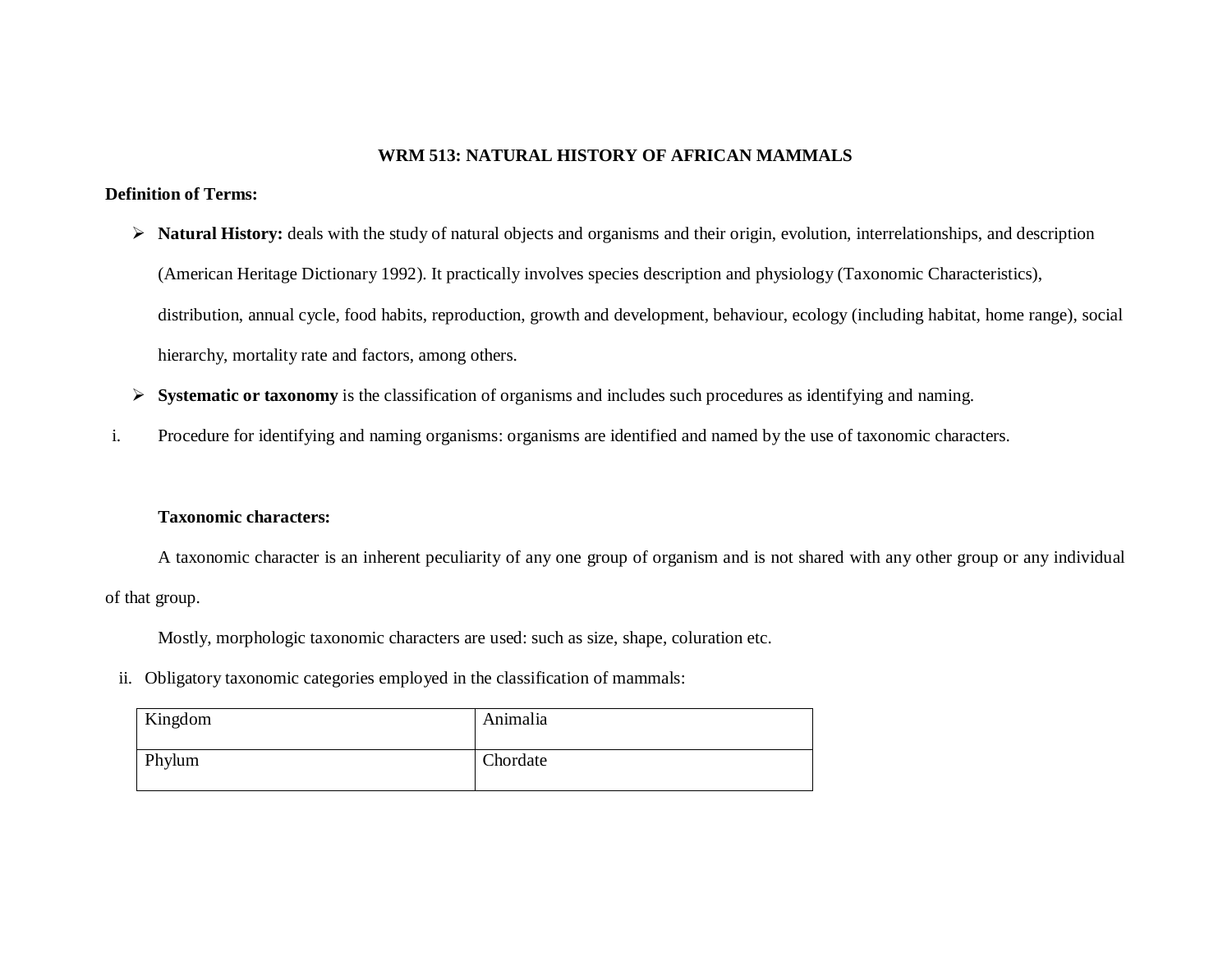| Class   | Mammal             |
|---------|--------------------|
| Order   | Proboscidea        |
| Family  | Elephantidae       |
| Species | Loxodenta Africana |

It should be emphasized that there are many more taxonomic or classification categories in between.

Example of the other emitted taxonomic categories to be read or briefly discussed in class.

It should be obvious that when discussing the various mammals found in Africa, the new taxonomic names will be encountered in crdera,

families general and species. All orders the mammals being to the same class of mammals.

iii. Discussion of orders, families, genera and species

### **Classification categories**

### **Ordinal characters:**

Orders of mammals are based on taxonomic characters affecting major differences in:

- Limb (modification for flying, running, aquatic life,etc)
- Digite (reductions and modifications)
- Nature of the ends of the digits (nails, claus, hooves)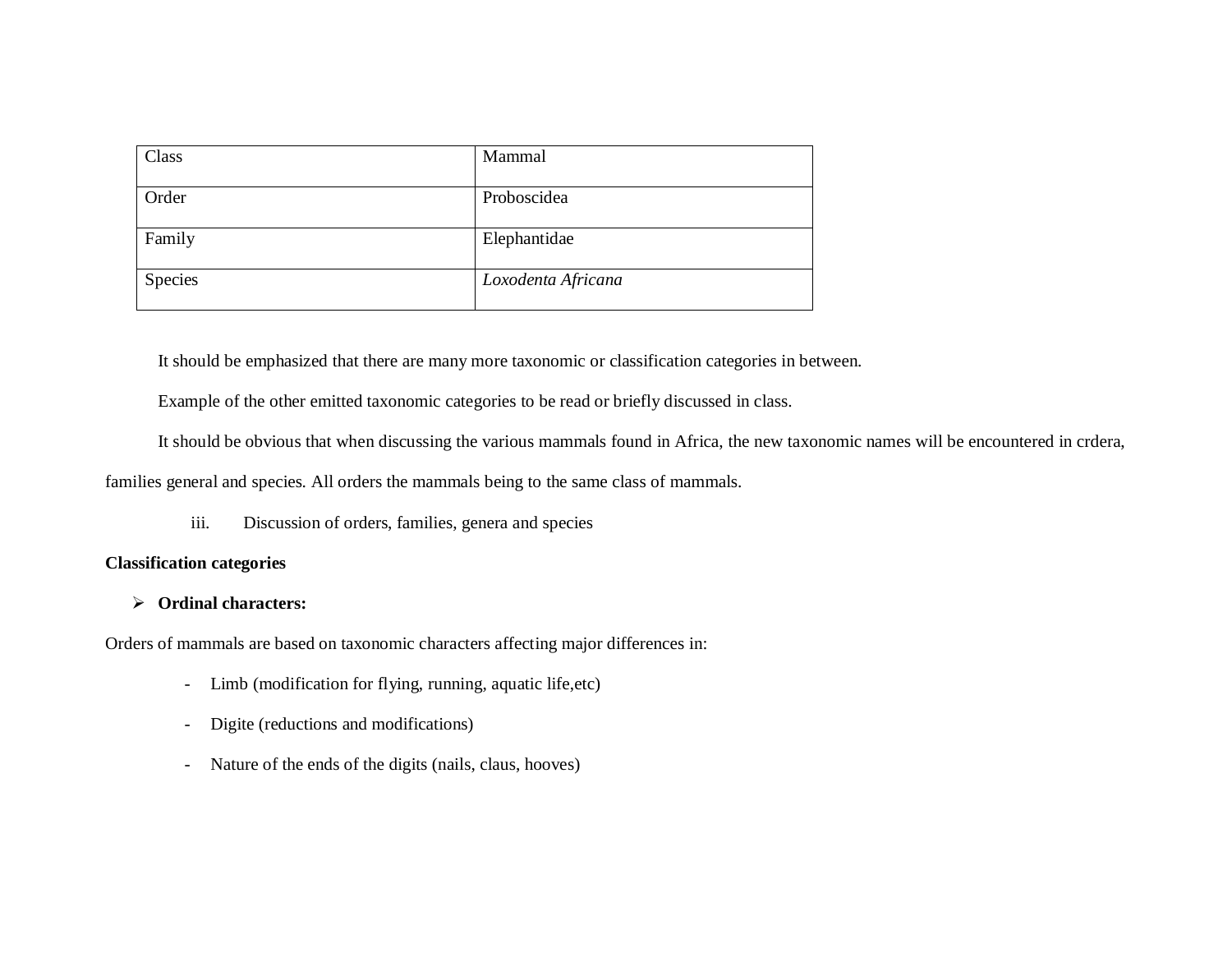- Dentition (presence or absence of canines and major modification in molars and pre-molars)
- Characters of the soft anatomy (complexity of brain): criers of mammals (and other organisms- plants, birds, insects, reptiles etc have a world-wide geographical distribution.
- Orders contain one or more families
- There are 19 orders of mammals in the world.

### **Family characters:**

Family characters in mammals are concerned with the following major taxonomic differences:-

- Internal modifications of the body (presence or absence of skill characters)
- Modifications of the teeth especially molars and pre-molars)
- Modification of the external body form (quills, horns and anthers)
- Lesser differences in limbs, digits and oranial modification families are not as world wide distributed as are orders. Families tend to have limited geographical distribution.
- There are 125 families of mammals in the world

### **Generic characters:**

Generic characters are less marked and often have to do with differences in:

Skill and teeth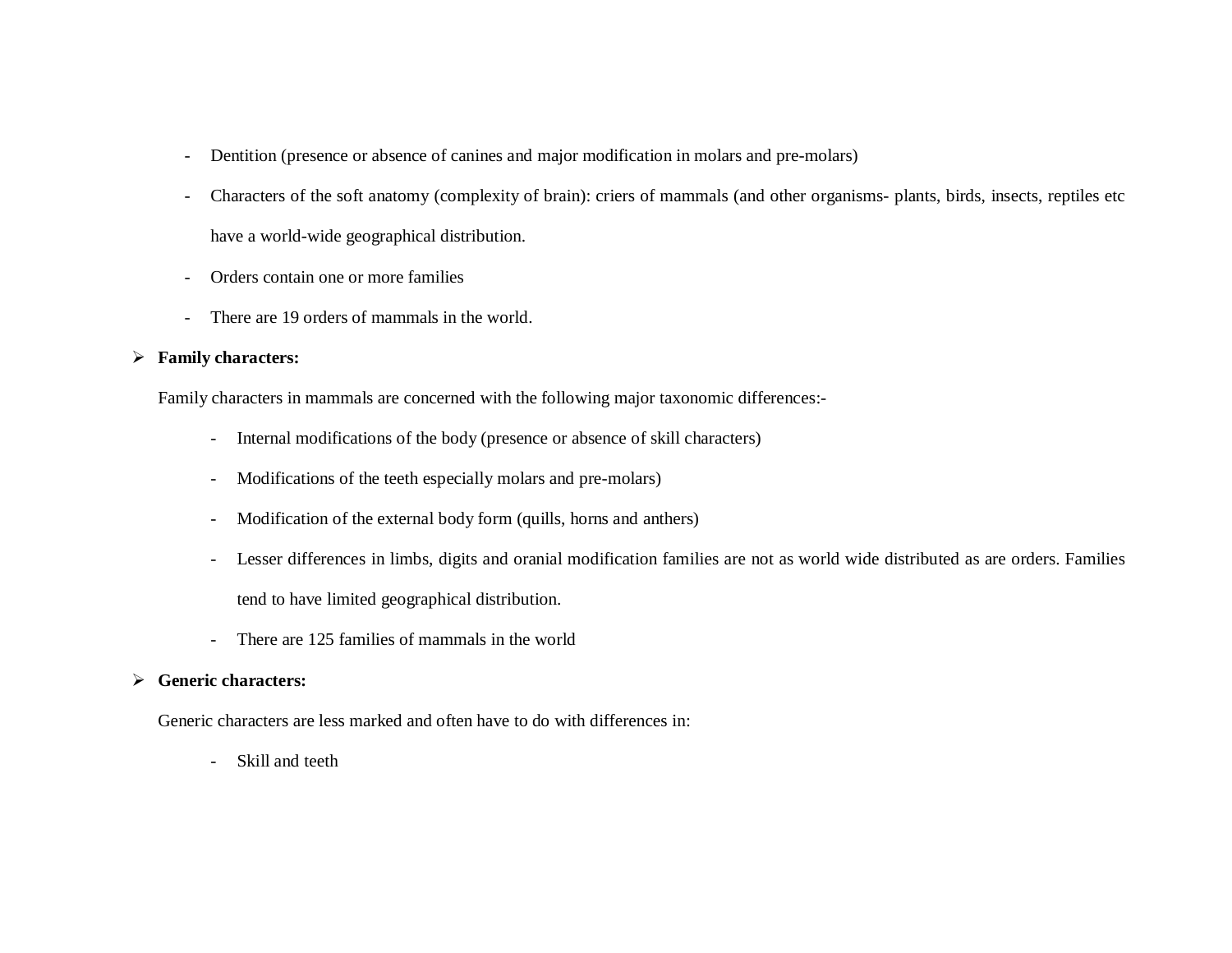- External features

## **Specific characters**

Specific characters have to do with differences in:

- Size, colour, markings, shape and other external features
- Size and proportions of skulls
- A species is normally defined in terms of reproductive isolation or lack of inter breeding
- iv. Nomenclature is concerned with the application of a taxonomic name a given kind of animal or organism (also applicable to plants).
- Normenclature is necessary in order to avoid confusion normally associated with vernacular or common names in a particular area.

Example of confusion that can occur by use of vanacular names:-

| <b>Buffalo</b>  | <b>Vs</b> | Bushcow                  |
|-----------------|-----------|--------------------------|
|                 |           |                          |
| Tiger           | <b>Vs</b> | Leopard                  |
|                 |           |                          |
| Cheetah         | Vs        | Leopard                  |
|                 |           |                          |
| Antelope        | Vs        | Deer                     |
|                 |           |                          |
| Bushcow         | Vs        | <b>Buffalo</b>           |
|                 |           |                          |
| <b>Bushfowl</b> | Vs        | Guinea fowl or francolin |
|                 |           |                          |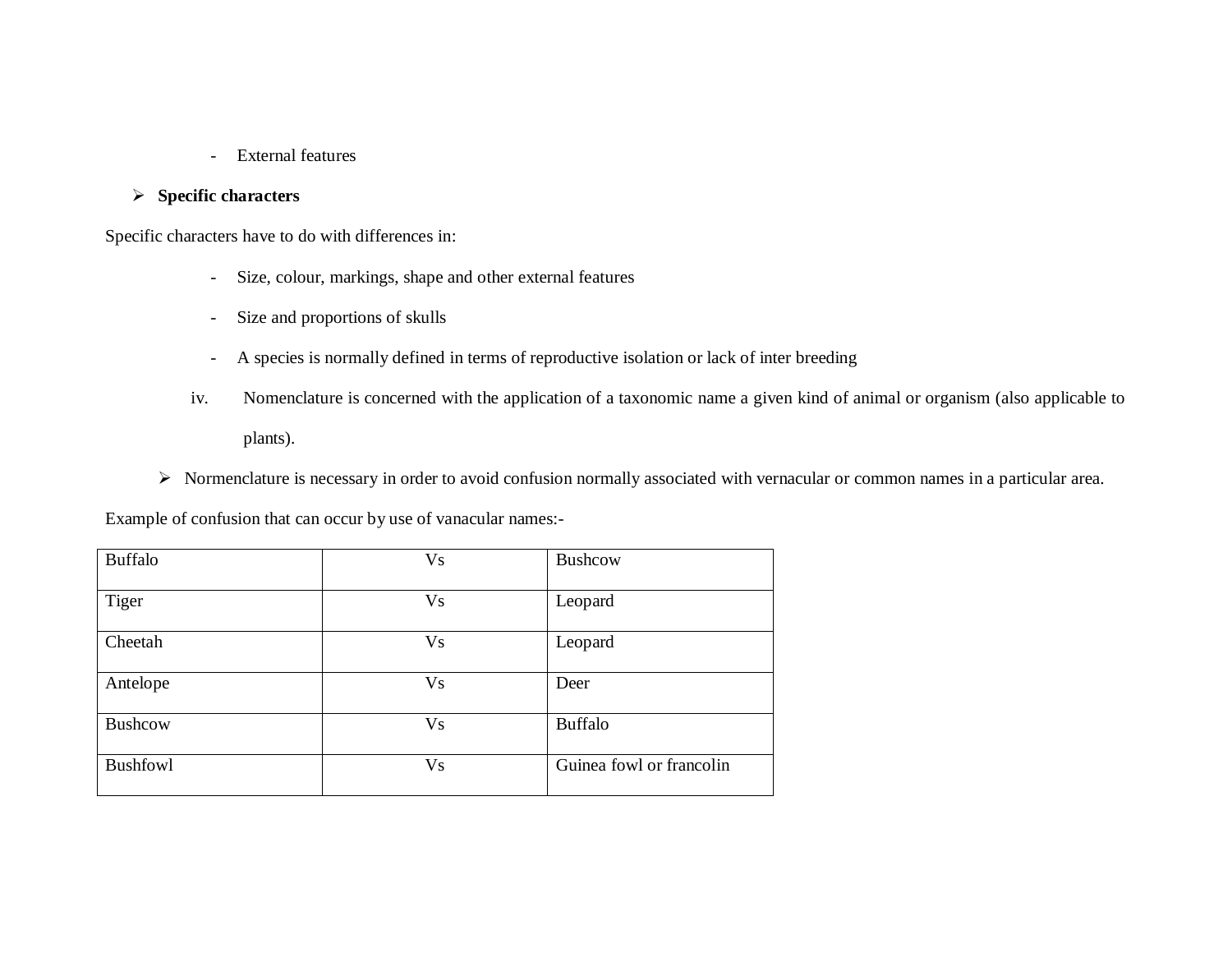| ١k<br>◡<br>___ | . . | eu.<br>.uusu |
|----------------|-----|--------------|
|                |     |              |

## **Under Taxonomic characters:** The following shall be discussed:

- SH Shoulder height
- HB Head and Body length
- T Tail length
- TL Total length  $(HB + T)$
- HL Horn Length (if applicable)
- WT Weight
- DF Dental ferumlar

## **Body structure:**

General appearance, colour/markings, posture and other valuable external features.

## **Geographical distribution**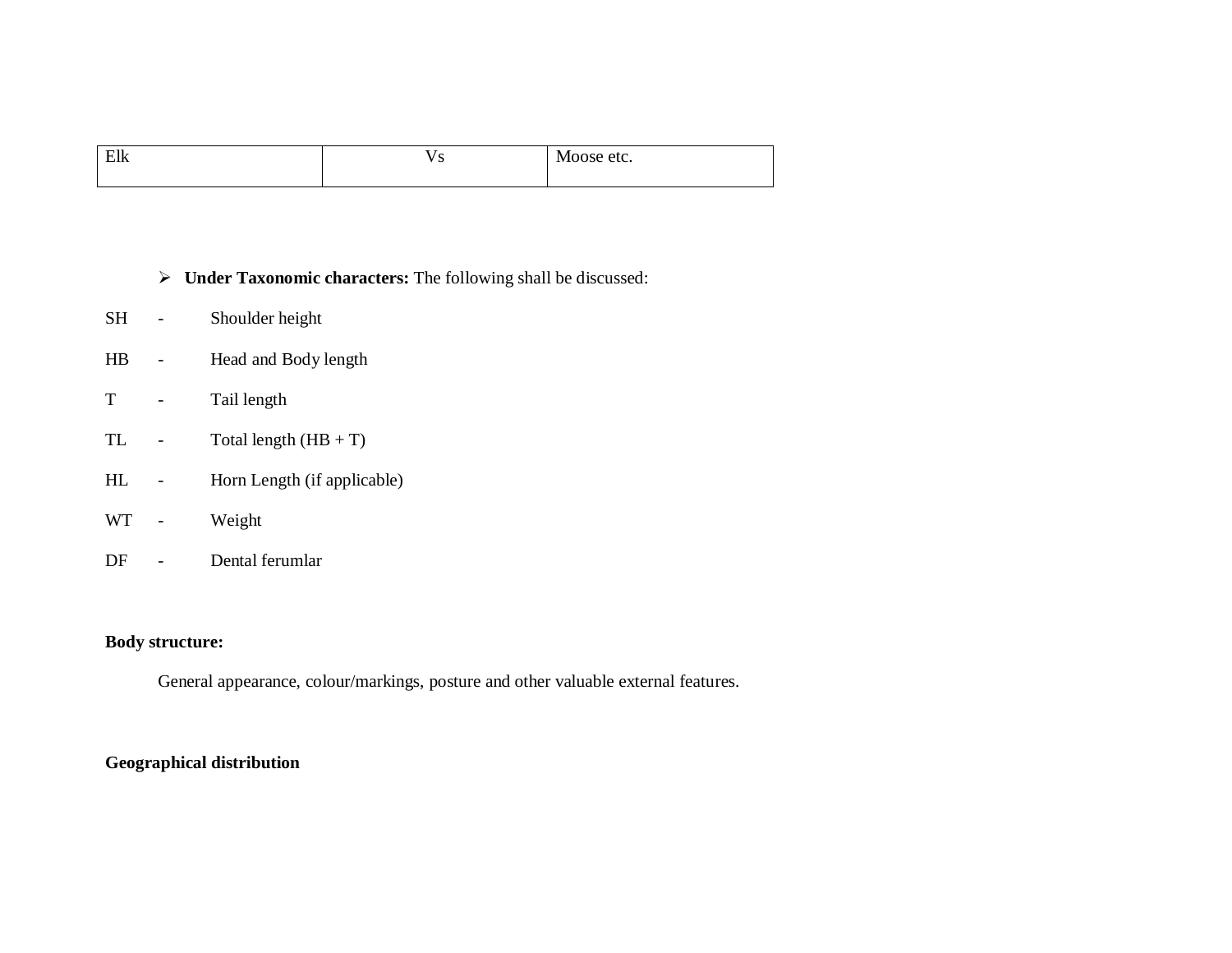(with emphasis on distribution in Nigeria)

## **Habitat preference**

**Food habits**

**Reproduction**

**Behaviour**

# **Status and economic considerations**

(with emphasis on conditions in Nigeria).

**ASSIGNMENT:** Name the eighteen order of mammals available in Africa.

### - **ANSWER**

| Insectivora   | Shrew & hedgelong |
|---------------|-------------------|
| Chiroptera    | <b>Bat</b>        |
| Pholidota     | Pangolin          |
| Lagormorpha - | Hare              |
| Primata       | Monkey & Chimps   |
| Rodentia      | Rodents           |
| Cetacea       | Whales            |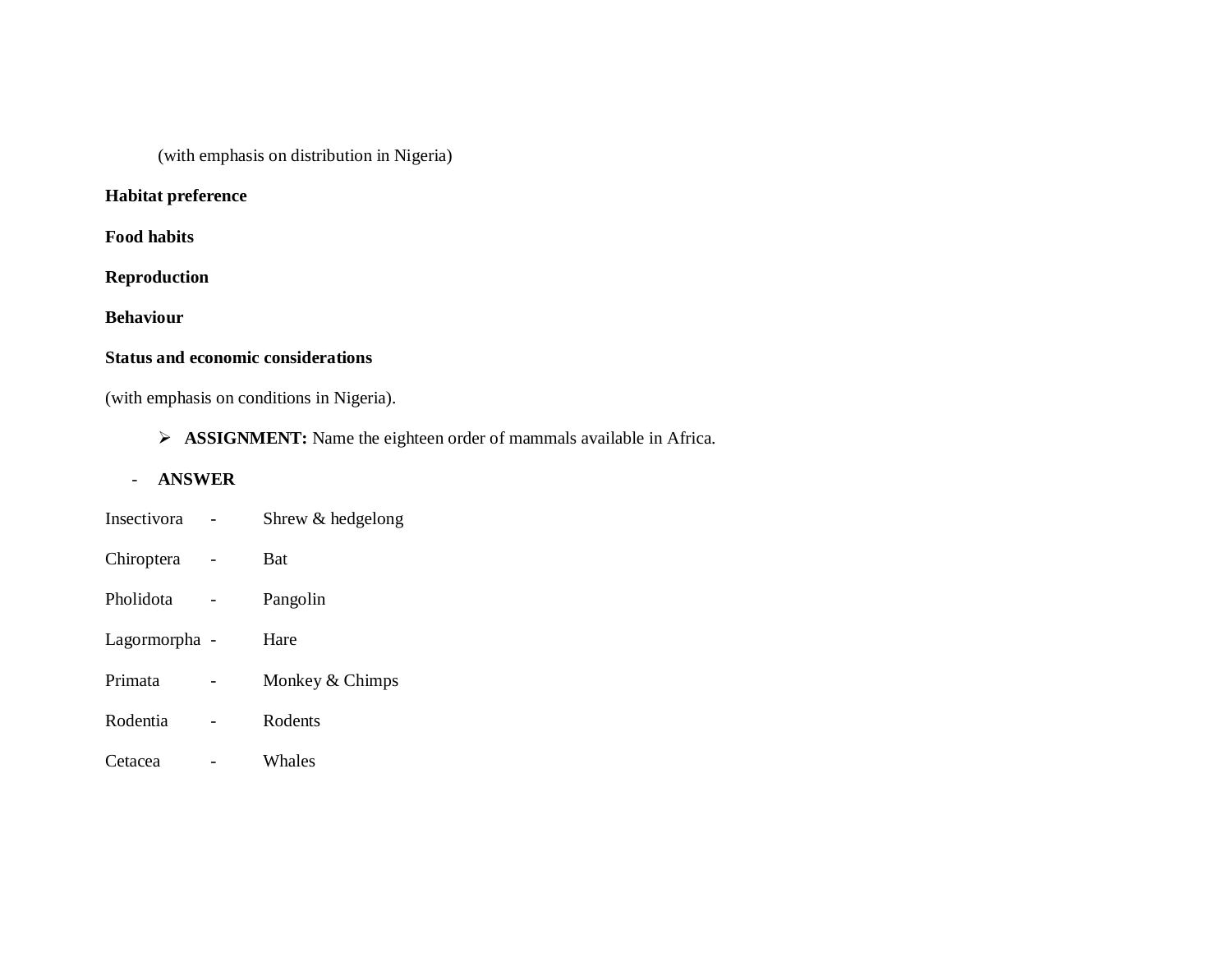| Carnivora       | Carnivores          |
|-----------------|---------------------|
| Pinnipedia      | Seals               |
| Tubulidentata - | Aardvark            |
| Proboscidea     | Elephants           |
| Hyracoidea      | <b>Hyraxes</b>      |
| Sirenia         | Manatees            |
| Perisodactyla - | Old toed Ungulates  |
| Artiodactyla    | Even toed Ungulates |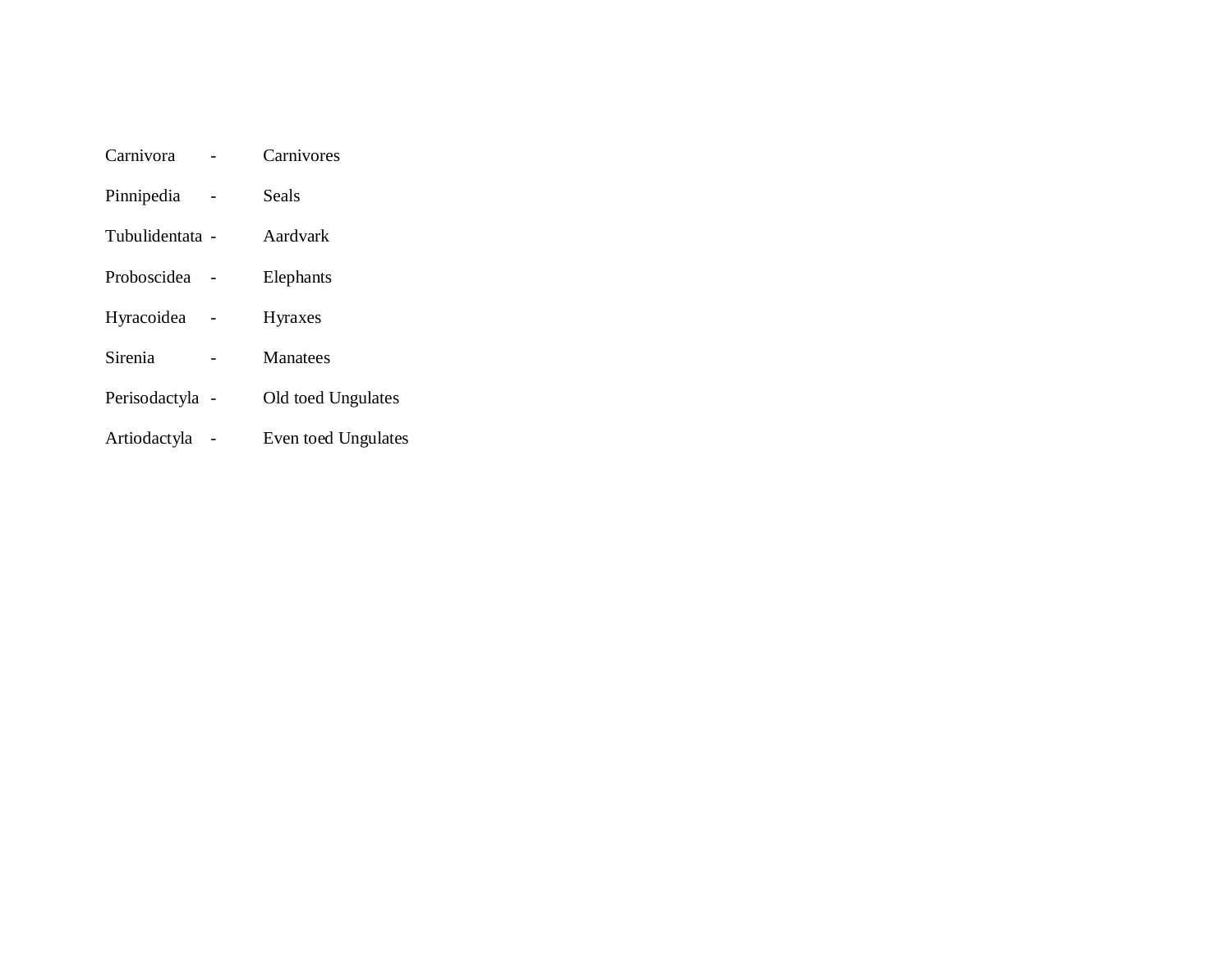#### **MAJOR MAMMALS OF AFRICA**

#### **ORDER: PROBOSCIDEA**

General taxonomic and other characters of the Order Proboscidea

The Order Proboscidea is comprised of one family the **ELEPHANTIDAE**. It represents the largest land or terrestrial mammal in the world. Features of the order are unmistakable. A very large body which is almost as long as its length (minus the truck or proboscis) weight up to 7000kgs and height of up to 4 meters.

A distinct flexible proboscis (from which the name of the order is devived) which is infact the result of the elongation of the upper lip and the nose. Nostrils are found at the tip of the proboscis. Proboscis performs many delicate functions such as foraging, drinking water, mud and dust bathing, pulling down trees, catching enemies, etc. Upper incisors elongated to form tusks or ivory. Long and stump – like feet. The inside of the feet, near the digits, are filled or provided with elastic pads or tissue (like shock absorbers in a car or motor cycle) which enable to support the enormous weight of the animal. Thick skin with scanty hairs, tail long with a tuft of coarse strands of hairs. Eyes fairly small. For the size of the animals.

Enormous ears shaped like fans.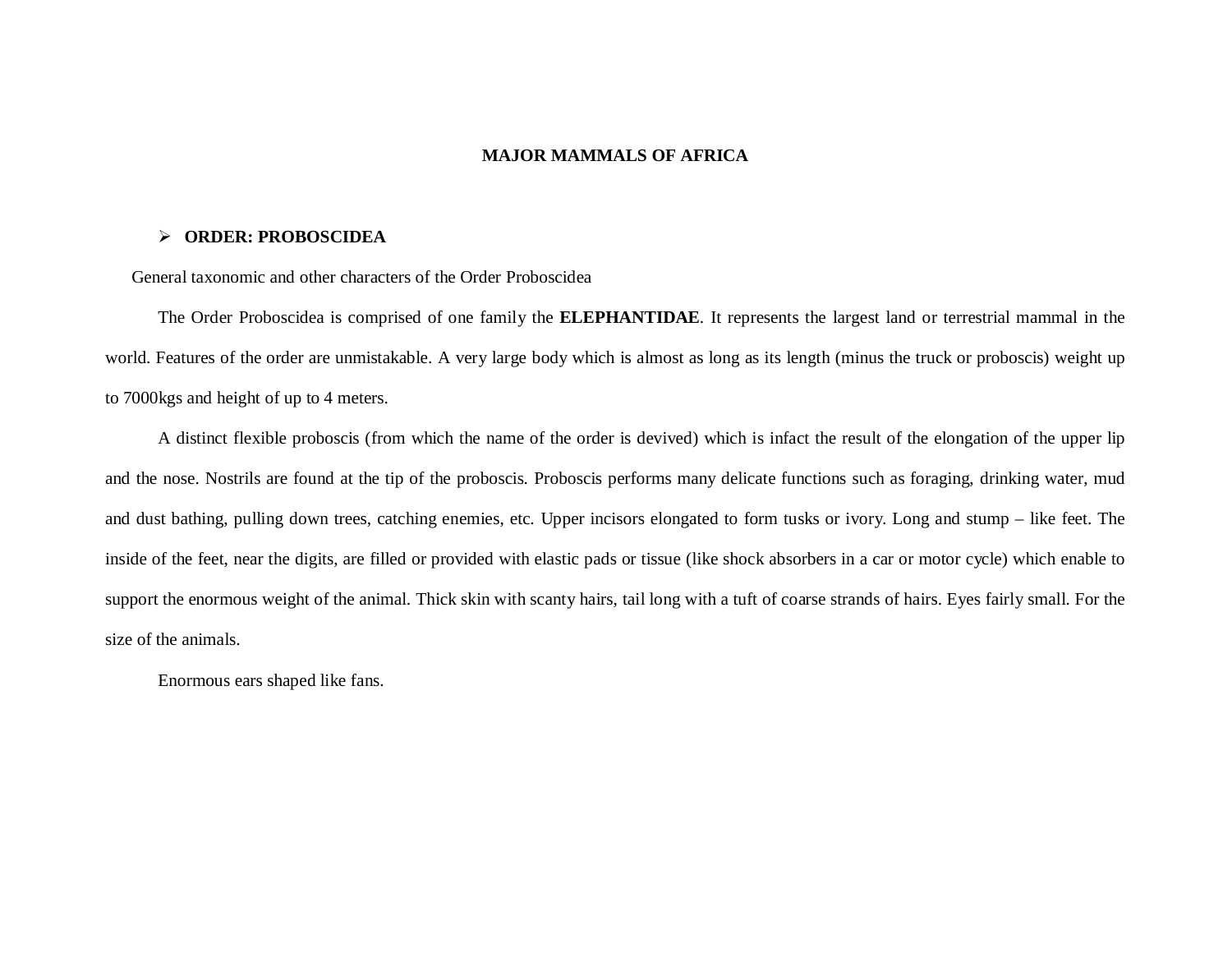### **FAMILY ELEPHANTIDAE: GENERAL TAXONOMIC AND OTHER CHARACTERS OF FAMILY ELEPHANTIDAE**

As mentioned above, the order Proboscidea is represented by the only existing family – Elephantidae. The General Taxonomic and other Characters described under the order are equally applicable to the family. The Family Elephantidae is comprised of two genera:

- i. Loxodonta
- ii. Elephas

The genus Loxodonta refers to the African Elephant, whereas the genus Elephas beings to the Asiatic Elephant. Major differences between the two genera:

| <b>TAXONOMIC CHARACTER</b> | <b>LOXODONTA</b>           | <b>ELEPHAS</b>       |  |
|----------------------------|----------------------------|----------------------|--|
| Body size                  | Larger                     | Smaller              |  |
| Ears                       | Larger                     | Smaller              |  |
| <b>Black</b>               | With a slight depression   | With a slight hump   |  |
|                            | (concave)                  | (convex)             |  |
| Lip of Proboscis           | With<br>finger-like<br>two | With one finger-like |  |
|                            | processes                  | process              |  |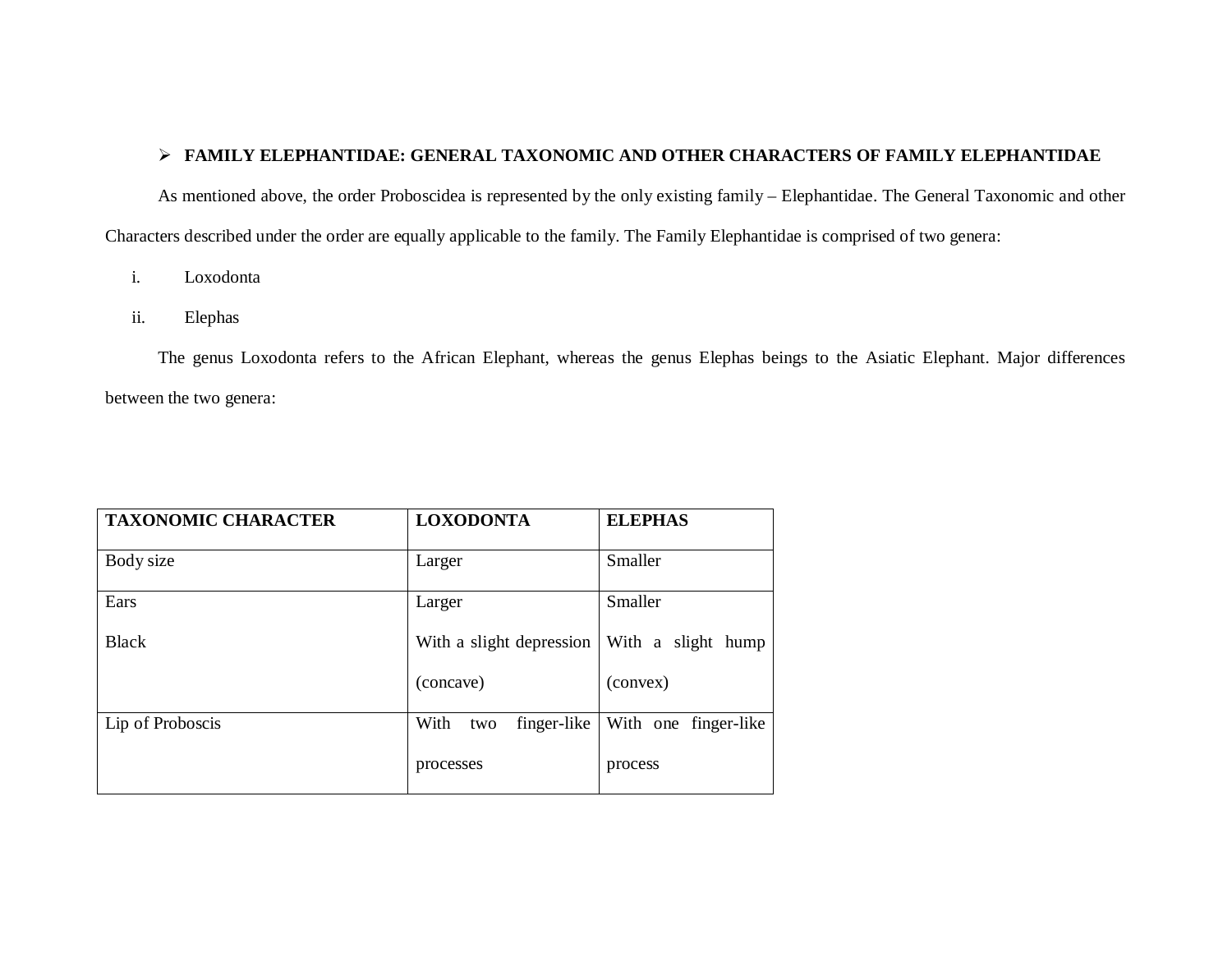Forehead more convex is with less convex is with Pronounced hump pronounced hump

Only the genus **Loxodonta** will be discussed in full in class.

**Genus: Loxodonta** 

### **General Taxonomic and other characters of the Genus LOXODONTA**

The major characters of the genus have already been described under the heading family. In summary, the genus contains the larger of the two existing types of elephants. Tusks are larger and curved upwards. The back has a slight depression, teeth are less complex. But more conspicuously, the animal representative of this genus has got very large and fan-shaped ears.

Species: *Loxodonta africana* (Blumebach)

### **Taxonomic Characters:**

- SH:  $3 4$  meters (9 13 feet)
- HB:  $5.5 7.6$  meters  $(18 25$  feet)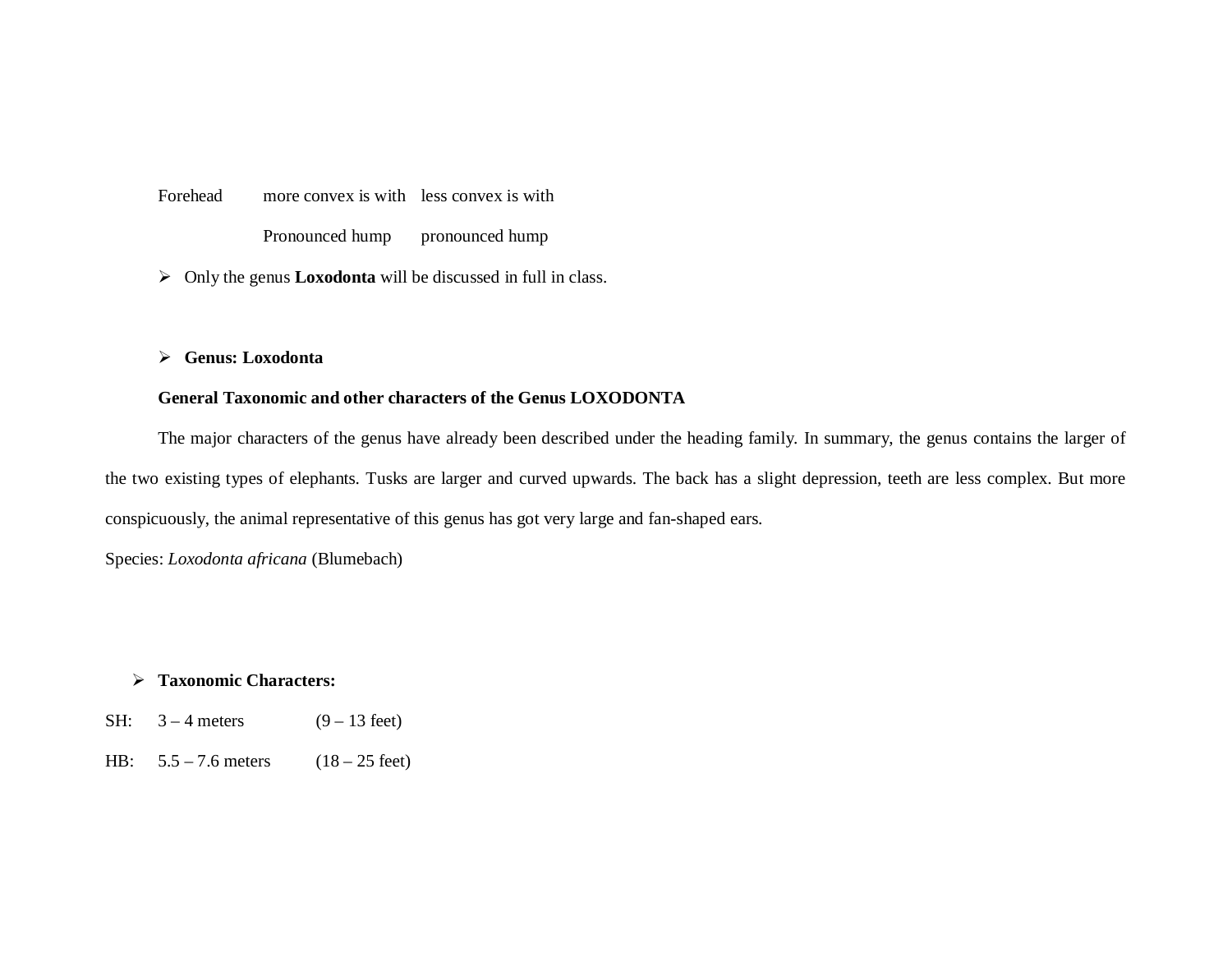- T:  $1 1.2$  meters  $(3 4 \text{ feet})$
- TL:  $6.5-8.8$  meters  $(21 29 \text{ feet})$
- HL: None (Hoon Length)

WT: 4000 – 7000 kg

The largest elephant ever recorded measured 13 feet 2 inches and its total length was 33 feets 2 inches. The full mount of this elephant is exhibited at the Smithsoman institution museum which is the U.S National Museum.

#### DF: I: 1/0, C: 0/0, PM: 3/3, m: 3/3 = 26

The single pair of upper incisors grew throughout life is form tusks. The tusks are very variable in weight and length. The heaviest tusk so far recorded weighed 109 kg and the longest tusk so far recorded increased 11 feet 5 inches. (3.5 meter).

The premolars are lest early in life and have no functional importance. A single molar on each side of the lower and upper jaws is functional at any given time and is replaced from the rear, as it wears away by the next posterior tooth. A set of six molars are functional during the life span of the animal.

 **Body structure:** (General Appearance, markings etc) description of the body structure of the animal has been adequately covered under order, family and genus sub-titles.

#### **Geographical Distribution:**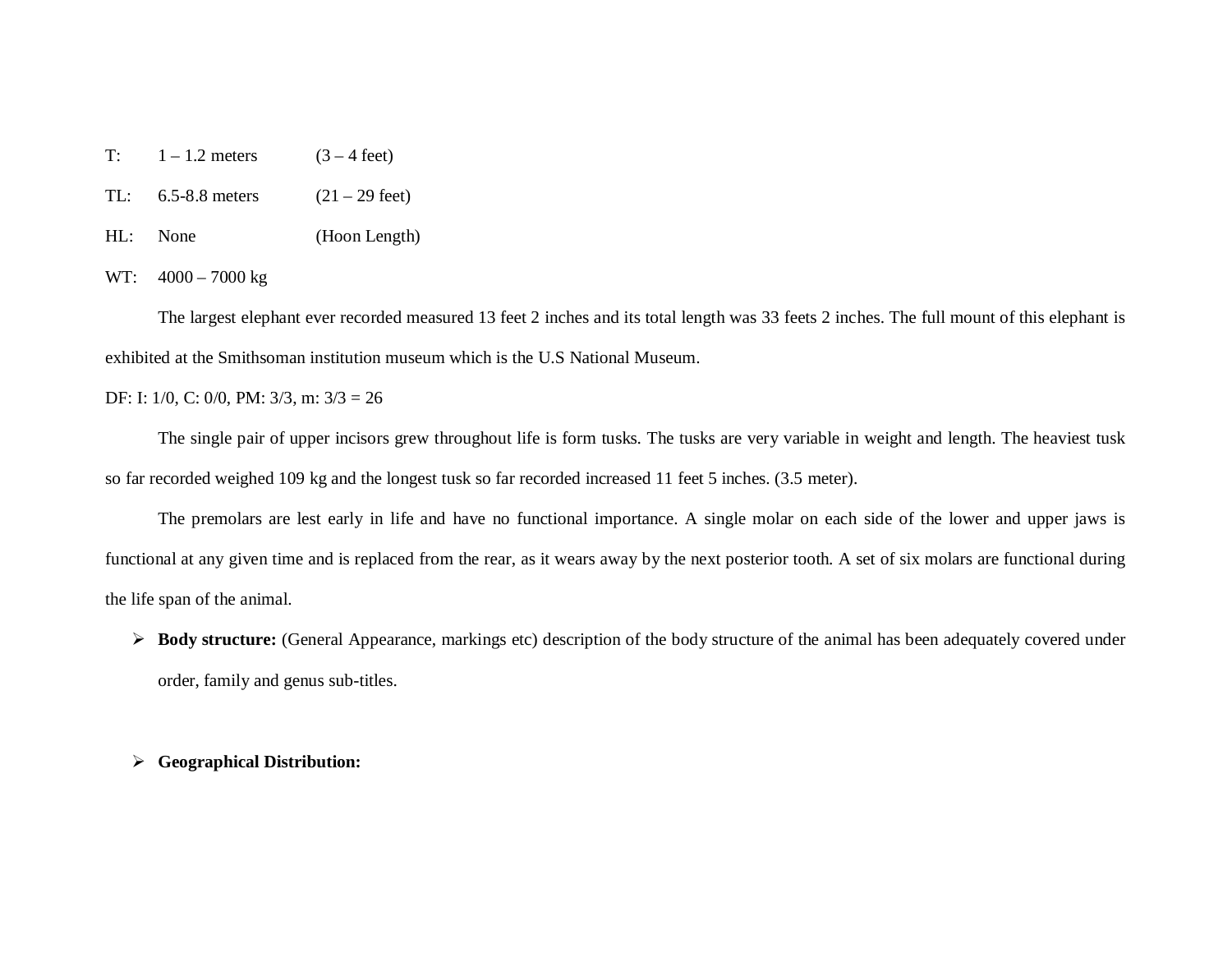The African elephant is found in Africa only mostly south of Sahara and in suitable habitats. Small populations also occur in Mauritania.

### **Habitat preference:**

In terms of habitat – preference the animal is fairly versatile. Found in high forest, including mountain forests up to 9,000 feet, high, Guinea savannah and Sahel savannah.

### **Food habits**

- Entirely vegetation
- Both a grazer and browser

But the animal can be completely a grazer or browser, depending on the availability of food in the resident habitats. Elephants eat huge quantities of forage materials up to 400 – 600 in a day (225kg).

## **REPRODUCTION**

Elephants normally give birth to one young, that is they have a litter size of I young. Twins have been recorded, but they are very rare. In fact I have read if one case of twins being born – many are National Park in Tanzania.

Gestation period of around 22 months.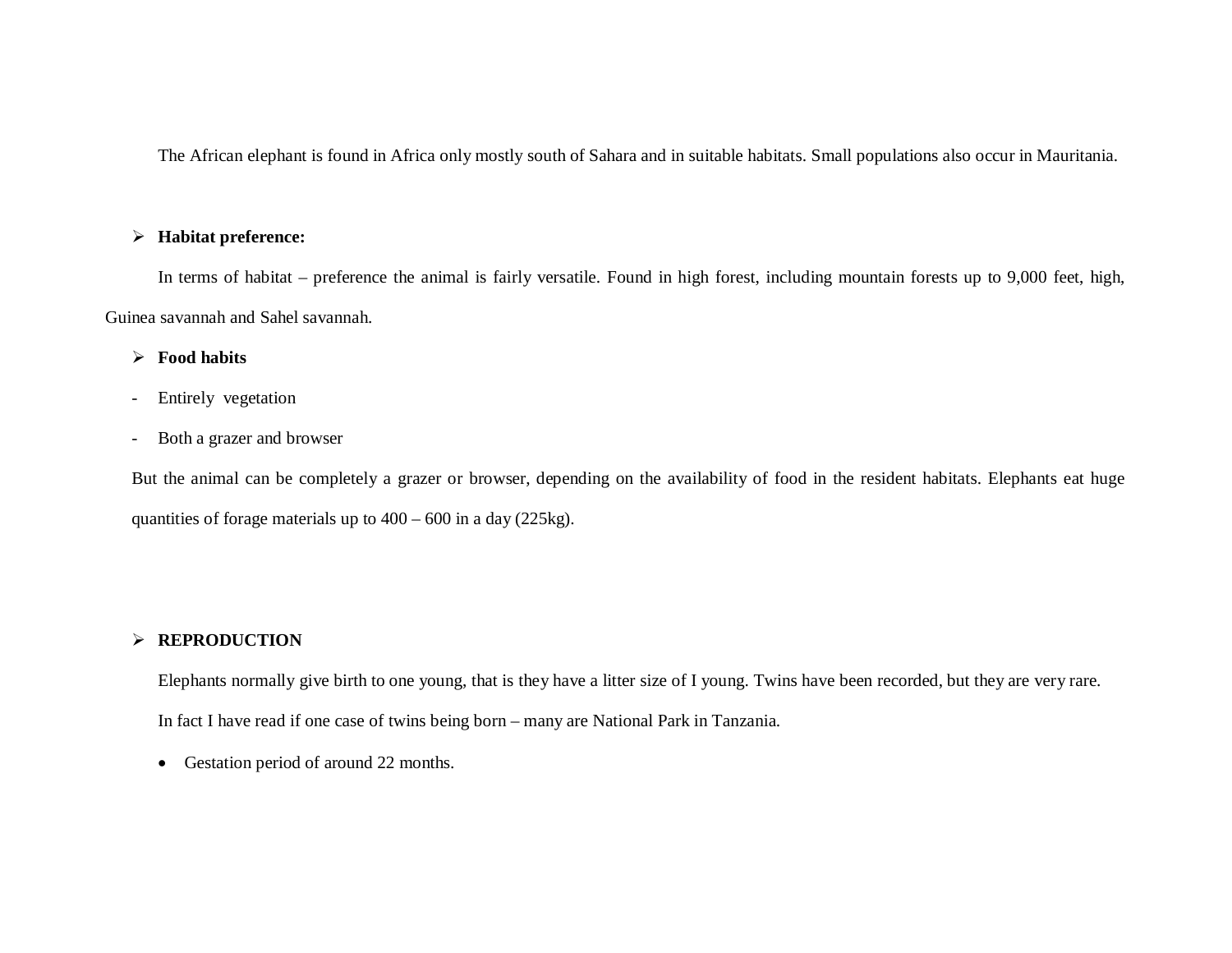- At birth, young weighs around 1210 Ibs and stands about 1m feet, Elephants mature around 12 15 years.
- Live span about 50 years although there are reports of elephants living up to 80 years, but 69 years is the most accurate longevity record known. (There are other authorities who quote longer of up to 120 years most doubtful)

### **BEHAVIOUR**

- Elephants are social animals living in herbs of 10 to 50 animals. Lager groups are also not uncommon.
- A typical breeding herd of elephants is normally led by an old female. There is usually a master bull, several cows and lives of various ages and even younger bulls too.
- Old bulls or even young mature bulls tend to be solitary. Living in their own "Old" or "Young" bulls" herds numbering up to 12 animals. But very old bulls are completely solitary. Two reasons account for the solitary bulls – whether young or old – "young bulls herds" – chased any from breeding herd by master bull. "old bull's herds" – lost instinct of herd association Elephants are active both during the day and night – is they are both animal and nocturnal – feeding being the major activity.
- Elephants like take both mud and dust baths.
- $\bullet$  Like to lick salt from salt licks.
- Drink daily and will travel long distances in search of water.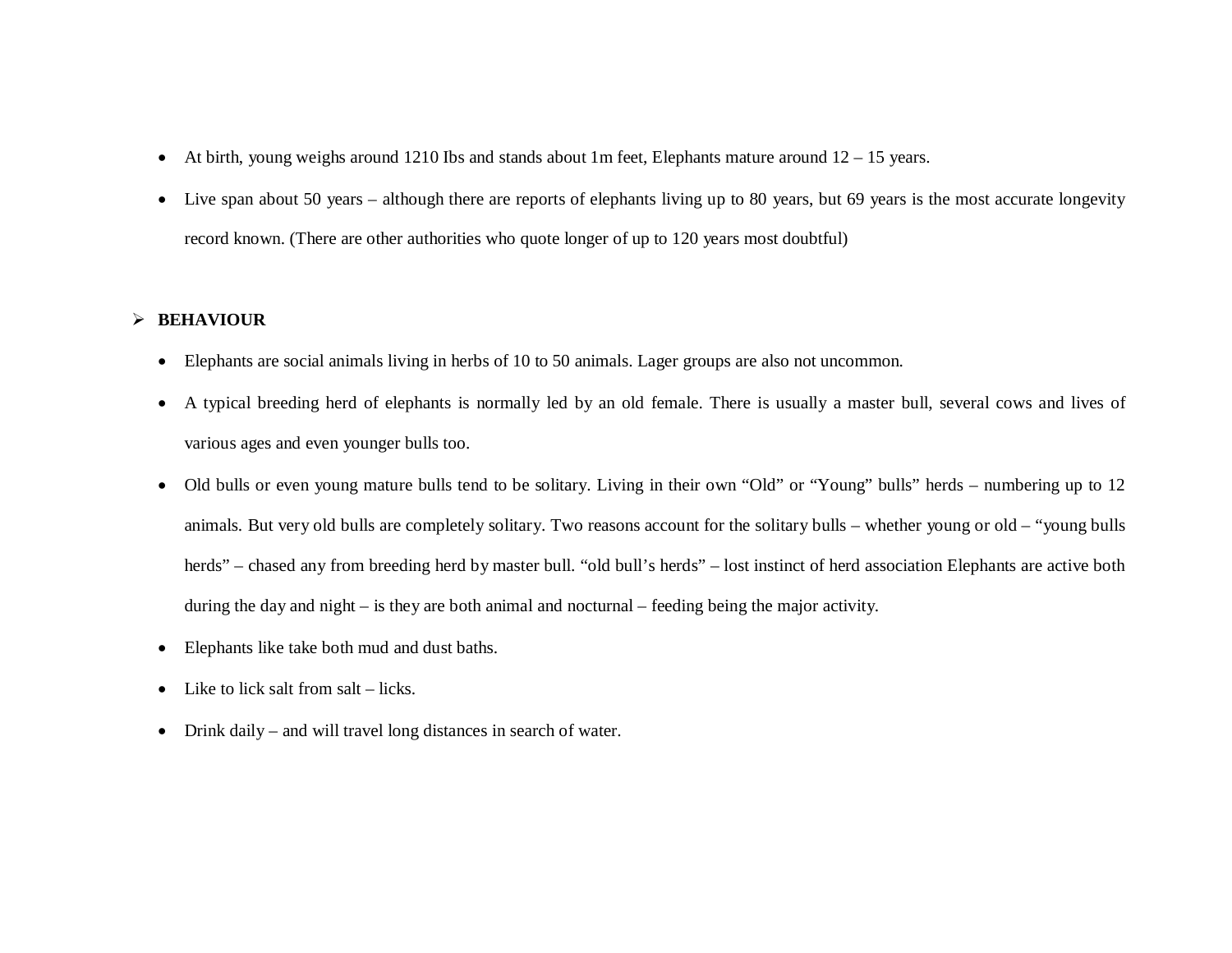If you are lost in the bush and you have no water – if you see a herd of elephants. Follow them – they will take you to water source – but be careful to check the wind directing – (demonstrate).

- Elephants use tusk to dig water in dry river beds normally use their right tusk that is why one always find that the right tusk is normally worm down. Exceptions are a few "left tuskers"
- Despite their large size, elephants can run as fast as  $40 50$  km/ph at short distances.
- Also, despite their / size, elephants rarely attack people unless when they are wounded or accompanied by young or when suddenly cornered or surprised – a characteristic of most animals – including domestic chickens.
- In areas where they are well protected, elephants are not afraid of humans, and provided one remains in a vehicle, one can approach an elephant every closely. Reverse is true where elephants are heavily hunted / poached when disturbed, elephants can give out a very loud, striking and frightening sound. The same sound is made when attacking an enemy. When this occurs, the trunk or Proboscis is curved inwards and upwards between the tusks and the ears are completely flattened on the body.

(When an elephant "attacks" or you with its trunk directed forwards and the ears flapping, it is a mock charge).

Because elephants feeding is wasteful they can deforest or change the vegetation of an era in no time.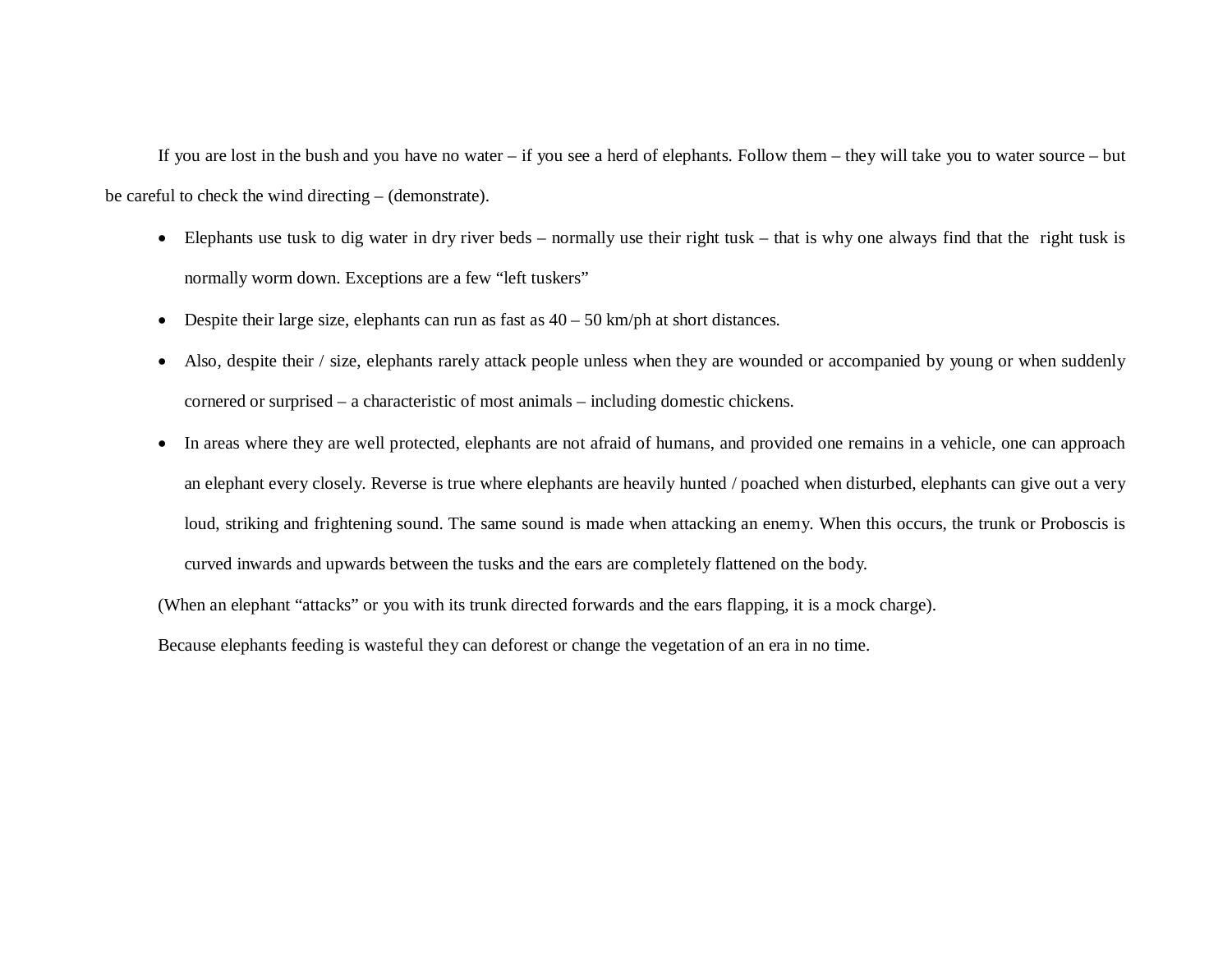### **STATUS AND ECONOMIC CONSIDERATIONS**

Formerly the elephant used to occur in large numbers in all its suitable habitats. But now, the animal is confined to a few areas with adequate protection, although it is still fairly abundant in Kenya, Tanzania, Zambia and Mozambique. In Nigeria, the animal is fairly abundant in Yankari Game Reserve (In April, 1980, it is reported that about 200 elephants, were sighted in one area along main river Gaji running through Reserve this, incidentally, was the time when His Excellency the President Shehu Shagari was visiting the Reserve) the marked decrease in numbers of elephants has been due to overhunting in such of ivory.

### **ECONOMIC CONSIDERATION**

- Ivory highly prized.
- Properly cooked, capable of providing much needed protein.
- Elephants can be very destructive to crops.

### **ORDER PERISSODACTYLA:**

### **GENERAL TAXONOMIC CHARACTERS**

- Ungulates with the exception of the even toe tapirs odd toed of the New World.
- Animals with one or three hoofed digits.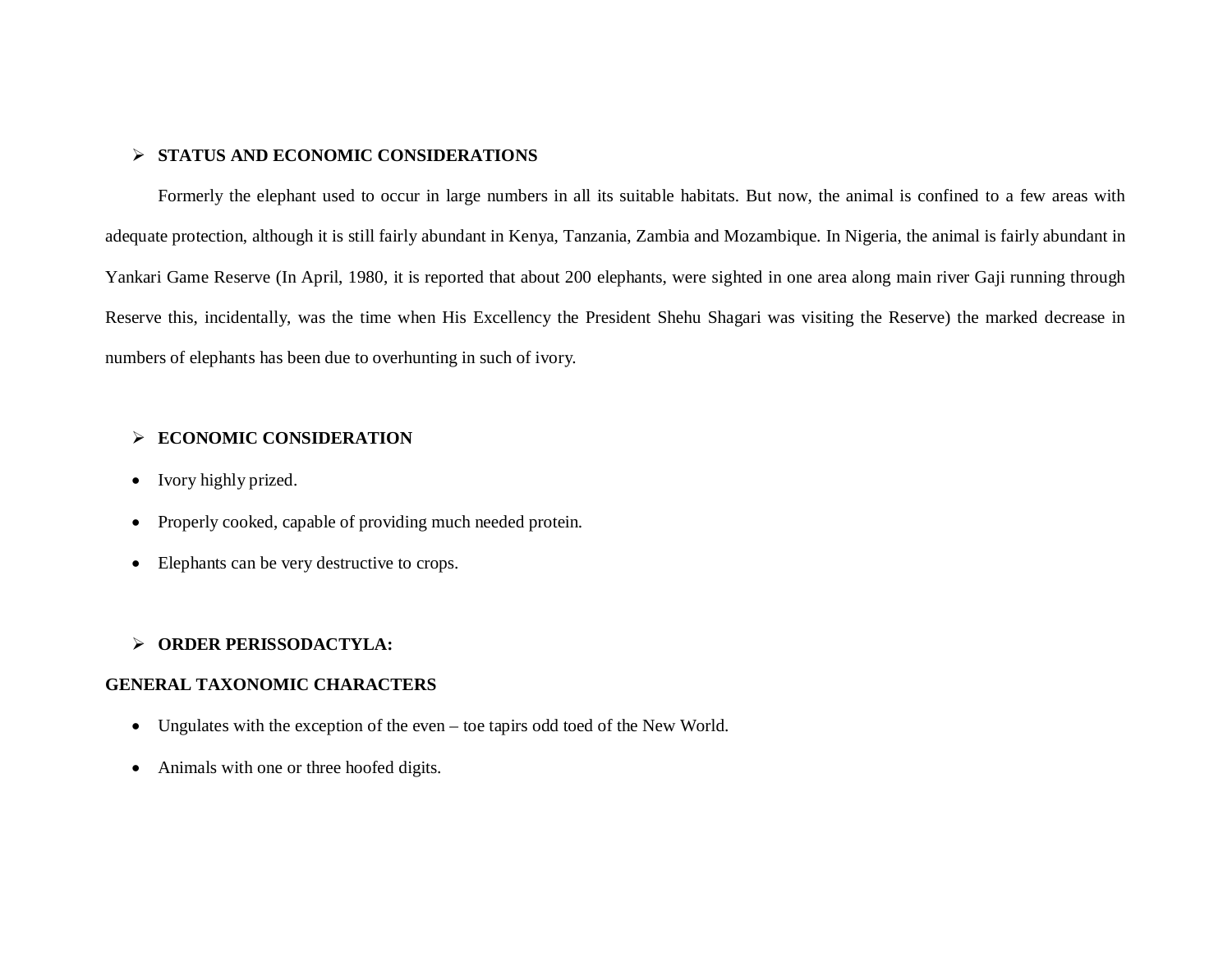- Skull elongated with abrupt drop at back.
- Weight of the animals is borne by the central digits, with the main axis of the foot passing through the third digit which is the longest in all four feet.
- First digit absent.
- Beth sexes lack horns with true bony cores.

In Africa, there are two families in the Order: Equidae (Asses and Zebras) and Rhinocerotidae (Rhinoceroses).

## **FAMILY EQUIDAE GENERAL TAXONOMIC CHARACTERS**

- Weight of the body borne by fore digits found an each foot.
- Both sexes lack horns.
- Skin comparatively thin.
- Body size medium to fairly in appearance large. Horse to Donkey like.
- Number of teeth vary from  $40 42$ .

DF: I:  $3/3$ ,  $c1/1$ , pm:  $3 - 4/3$ , m:  $3/3 = 40$  to  $42$ 

- Long necks with a mane at the top.
- Tail fairly long with its hairs reaching middle of legs (bird)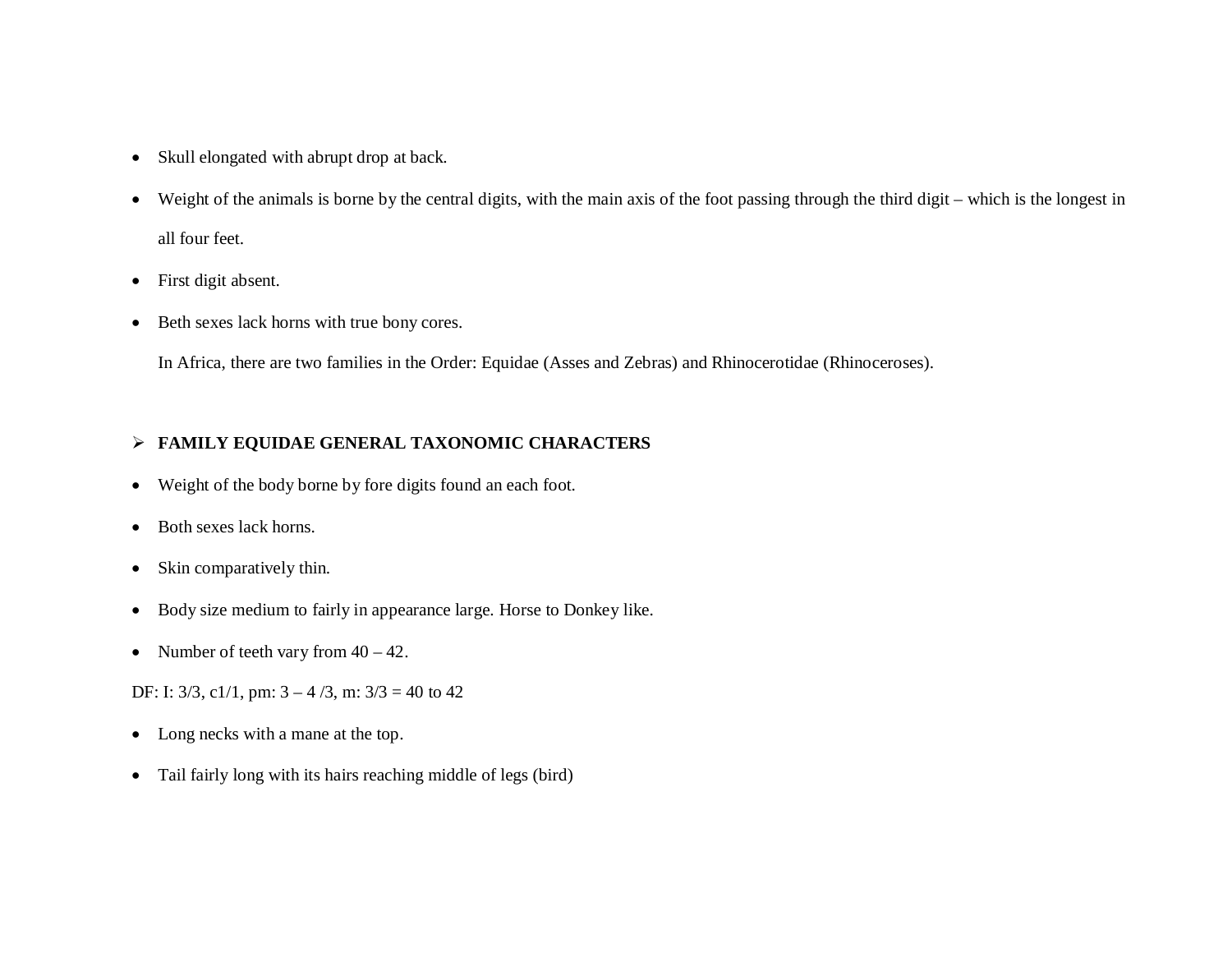- The family Equidae contains one genus Equus:
- **Genus Equus**

# **GENERAL TAXONOMIC CHARACTERS**

The Genus Equus is comprises four existing distinct species (in Africa).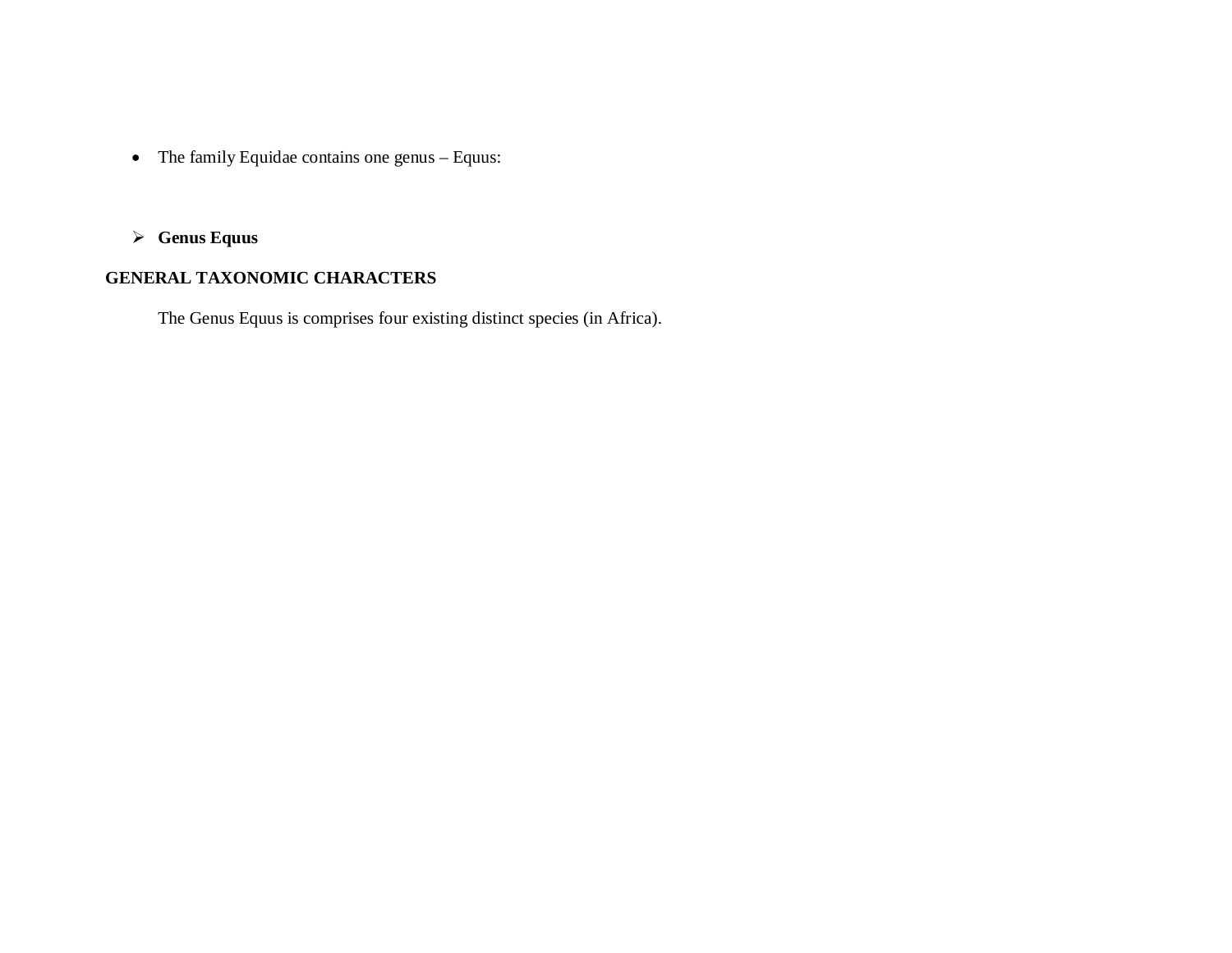# Genus: Equus (Wild Ass and Zebras)

## General Taxonomic Characters:

| Items                            | E. buchelli (Burchell's Zebra)                   |  |
|----------------------------------|--------------------------------------------------|--|
| Behaviour                        | Social animal; live in family groups of up to 20 |  |
|                                  | animals; may families of animals, graze very     |  |
|                                  | close to the ground, graze drink water daily;    |  |
|                                  | mostly diurnal. Noisy animals; run fast and for  |  |
|                                  | long distances (64kmph) find of rolling in sand  |  |
|                                  | and dust                                         |  |
| <b>Status</b><br>Economic<br>and | Population reduced in its original southern      |  |
| consideration                    | range, but otherwise, population fairly healthy  |  |
|                                  | skin highly prized which has caused over-        |  |
|                                  | shooting in certain areas, where found in large  |  |
|                                  | numbers near human settlements, can be           |  |
|                                  | desctructive to crops                            |  |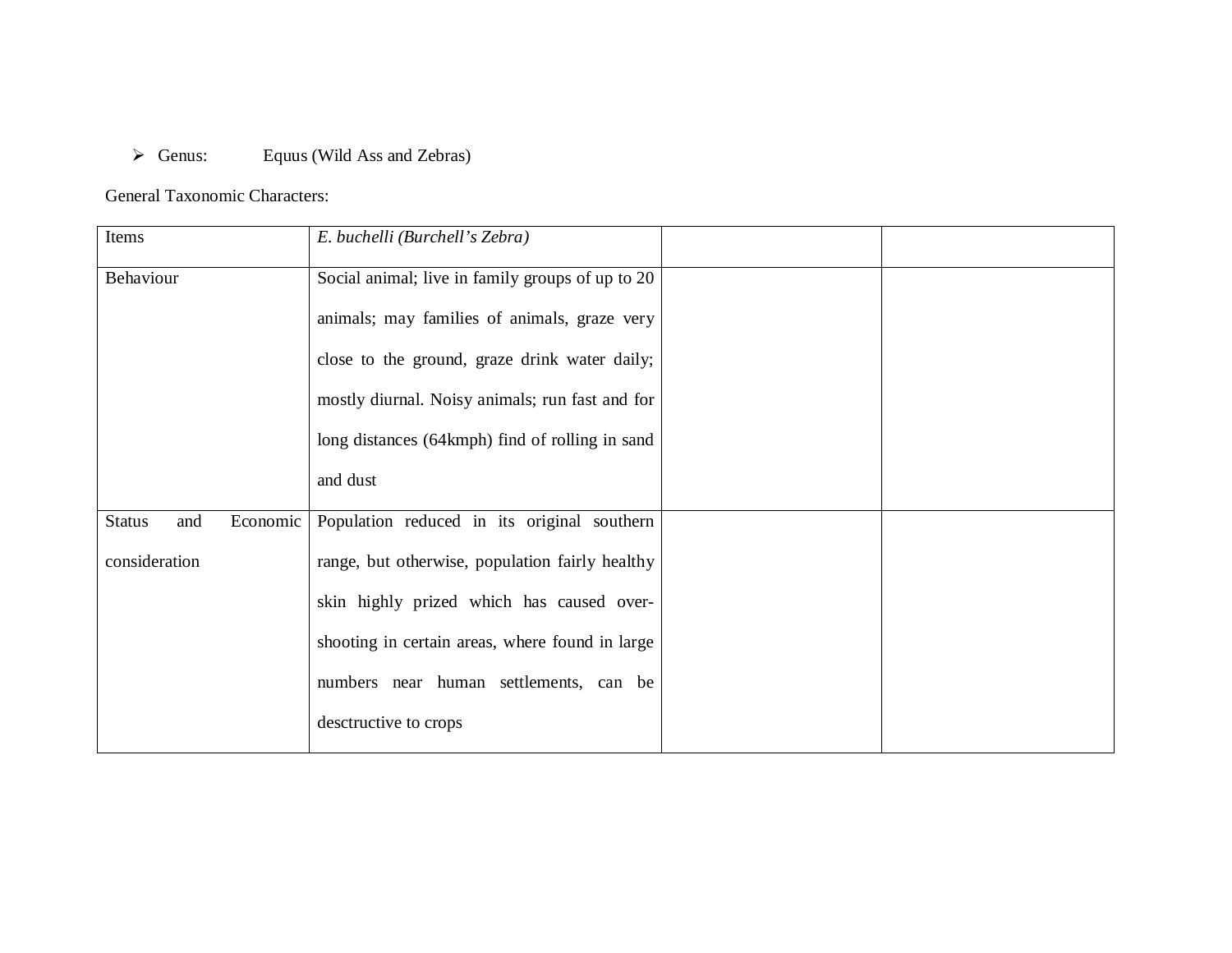| Items                    | E. buchelli (Burchell's Zebra)                    |  |
|--------------------------|---------------------------------------------------|--|
| Taxonomic<br>General     | Sh: 1.3-1-4m (50-55"); WT24 - 320kg (500-         |  |
| character                | 700ibs), horse-like features, very bread and      |  |
|                          | strongly curved on the hindquarters) black or     |  |
|                          | dark stripes; extend very low on the sides of     |  |
|                          | stomach; no distinct broad white patch on the     |  |
|                          | stomach like in E. Grevyi and E. Zebra; Short     |  |
|                          | and narrow ears.                                  |  |
| Distribution             | Ethiopia Sudan Somalia, Uganda Zaire,             |  |
|                          | Rwanda, Kenya, Tanzania, Malawi, Zambia,          |  |
|                          | Mozambique, Botswana, Swaziland, Angola, S.       |  |
|                          | African and Namibia.                              |  |
| <b>Habitat Prefrence</b> | Found in both Sahel and Guinea Savannahs-         |  |
|                          | mostly found in open grass-lands and also open    |  |
|                          | wooded area.                                      |  |
| Feeding Habit            | Grazer occasionally browser                       |  |
| Reproduction             | Litter size of I young; Gestation period of about |  |
|                          | 360 days; Life span of around 25-30 years.        |  |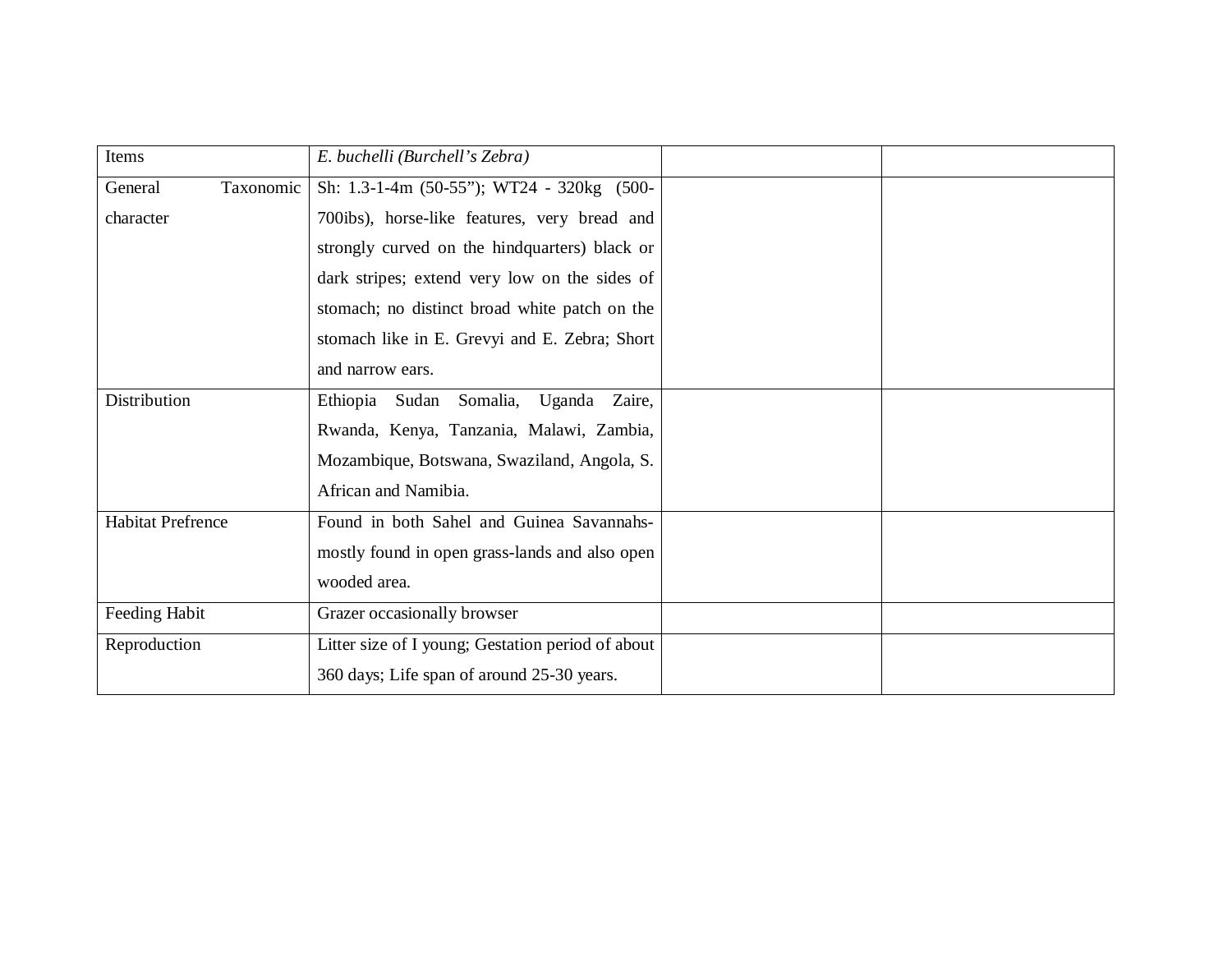| Items                            | E. africanus (Wild Zebra)                                                                                            | E. grevyi                                 | E. zebra (Mountain)           |
|----------------------------------|----------------------------------------------------------------------------------------------------------------------|-------------------------------------------|-------------------------------|
| Behaviour                        | Social animals living in herds of up to $30$                                                                         | Social animals living in heads of up to   | Gregarious living of 7-12     |
|                                  | individuals although sometimes live single;                                                                          | 14 animals stallions may be solitary,     | animals. Social animal. Herds |
|                                  | good mountain climbers. Retiring to the where their range overlaps with that of of 50 animal has been                |                                           |                               |
|                                  | mountain during the day and come down to the Burchell's zebra, mixed herds are recorded. Stallions may be            |                                           |                               |
|                                  | the valleys to graze at night; can go long   found. Less dependent on water than   solitary. Good climbers. Graze    |                                           |                               |
|                                  | without water; capable of carrying heavy long   Burehell's zebra. Fighting posture   in midnight and late afternoon. |                                           |                               |
|                                  | loads at long distances; when fighting use same as Wild Ass.                                                         |                                           | Can do without water for a    |
|                                  | their teeth and leg                                                                                                  |                                           | longtime.                     |
| Economic<br><b>Status</b><br>and | Population has decreased markedly due to Population has decreased because of                                         |                                           | Population very much reduced  |
| consideration                    | interbreeding<br>competition<br>stock<br>with                                                                        | overshooting for meat and especially      | increasing<br>human<br>by     |
|                                  | domestic donkey. Animal has also been                                                                                | skin to make various ornamental           | settlement and can now be     |
|                                  | overhunted.                                                                                                          | articles (belts, wallets ladies handbags, | found in restricted wildlife  |
|                                  |                                                                                                                      | etc) skin much valued and where too       | areas.                        |
|                                  |                                                                                                                      | many can be destructive to crops.         |                               |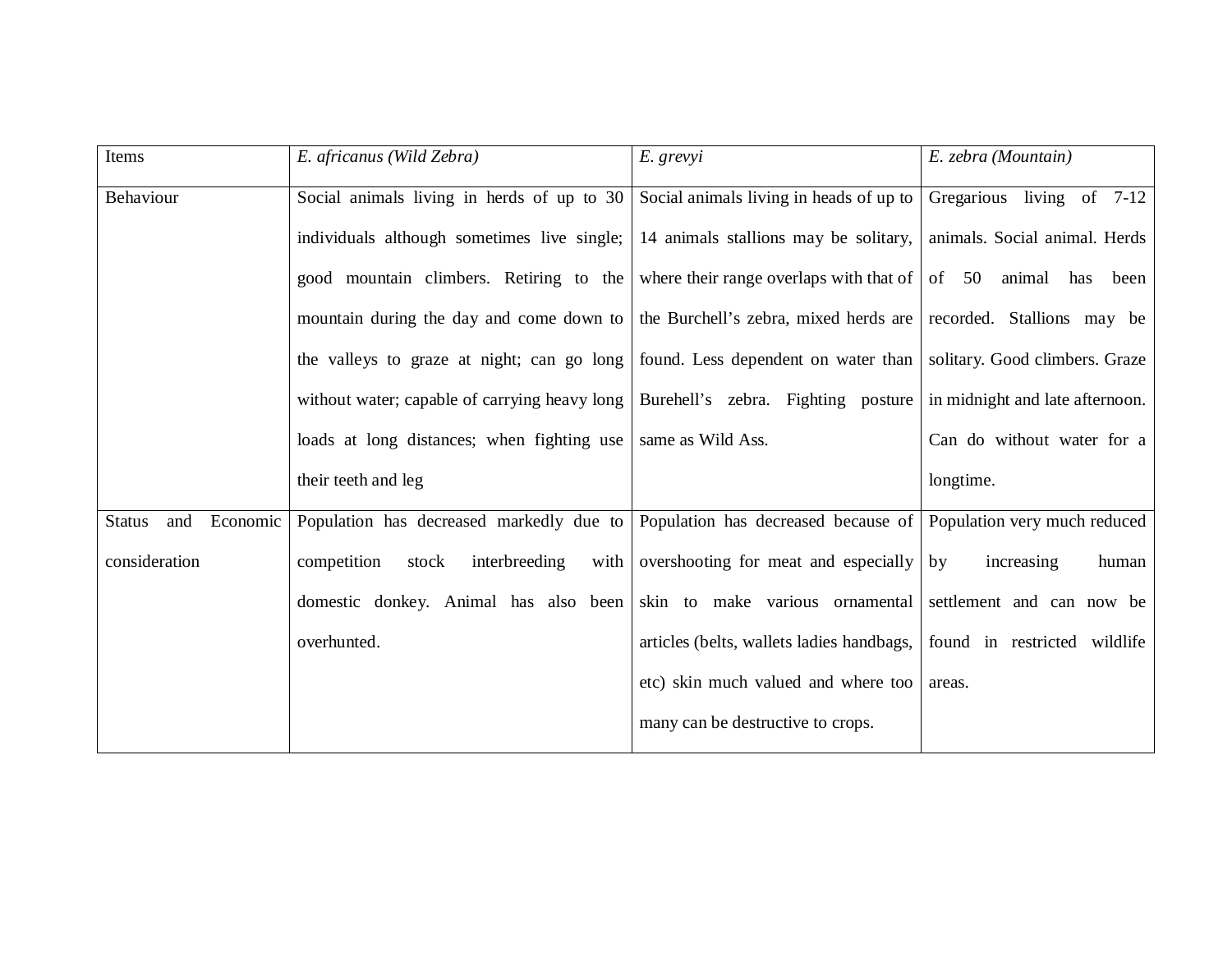| Items                      | E.africanus (Wild ass)                         | E. grevy's Zebra                                              | E. zebra (Mountain)              |
|----------------------------|------------------------------------------------|---------------------------------------------------------------|----------------------------------|
| Gen TA. Char.              | A wild ass resembling domestic ass WT.         | Largest of the zebra SH: 105m, WH:                            | SH: 1.2-13m WT: 270kg.           |
|                            | 260kg SH: 1.1 metres $(43)$ ; big head; long   | 105m, WT: 430kg, prominent broad Short plump head with haired |                                  |
|                            | ears, body colour uniform buff or grayish;     | rounded ears, head long and narrow                            | ears, black numerous narrow      |
|                            | muzzle pale; dark dooral line or dark shoulder | brown patch on narrow muzzle, narrow                          | bands across rump ("grey and     |
|                            | strip; Legs sometimes striped.                 | numerous stripes (black and white)                            | white belly lets stripe)         |
|                            |                                                | reaching to the hooves; white patch on                        |                                  |
|                            |                                                | rumps.                                                        |                                  |
| Geographical Distribution  | Ethiopia and Somalia                           | Northern Kenya or southern and Somalia                        | South Africa, Angola             |
| <b>Habitat Preferences</b> | Mountain area valleys and open grass Plains.   | Sub desert steppe and dried Bushland i.e.                     | Dry stony mountains<br>and       |
|                            |                                                | Sahel Savannah                                                | desert (Namibia)                 |
| Food Habits                | Grazer                                         | Mostly grazer, occasionally browsers                          | Grazer                           |
| Reproduction               | Gitter size of 1 young; gestation period of    | Litter size of I young; Gestation period of                   | Litter size of I young period of |
|                            | 348-377 days; life span at 25 to 30 years      | 345 390 days; life span of round 25-30                        | around 345-3 life span of        |
|                            |                                                | years                                                         | about 30                         |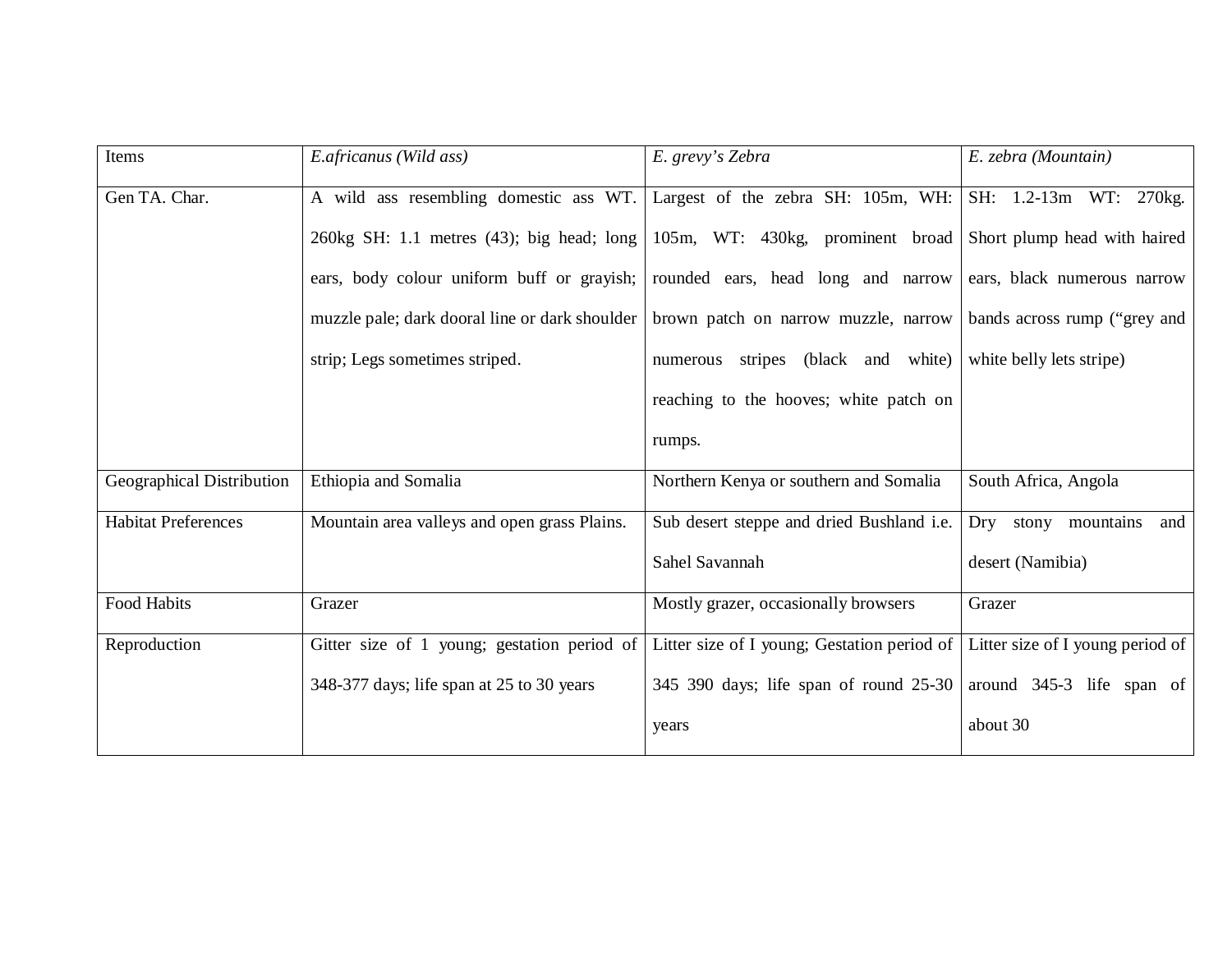### > Family: Rhinocerotide

General Taxonomic Characters:

- Body massive and heavily built
- Skin very thick
- Three digits on each foot
- Both sexes with two thorns"
- On the snout (nose)
- Short neck and broad chest short and pillar like legs in the genus dicps (land also Rhinoceros)
- Upper lips prehensile (i.e. adapted to grasping objects) especially by unwrapping around object-same as the tongues of the girafee)
- Weight to 3.5 tons i.e. the second largest land mammals is contained in the family Rhinocerotidea
- Number of the teeth vary from 24-34 D.F: I- 1-0/1-0, C. 0/1-0, PM: 3-4/3-4, M:3/3 in Africa there are two general in the family: Ceratotherium and Diceros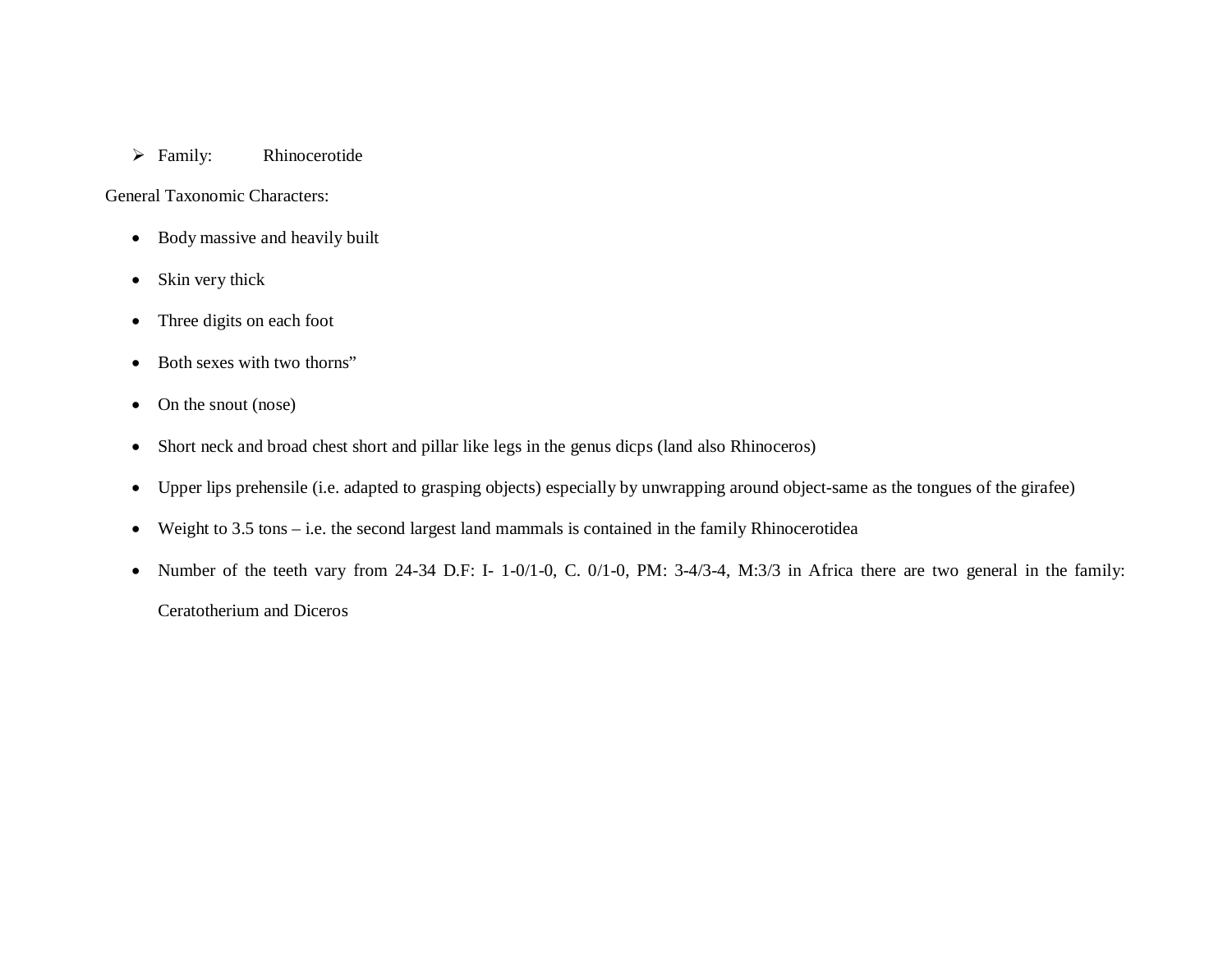| Items                     | C. simum (Square-lipped Rhinoceres)              |  |
|---------------------------|--------------------------------------------------|--|
| General tax. Character    | Second largest land mammal, WT: 2.3-3.6          |  |
|                           | metric tons. HB: 3.6-5m; SH: 1.6-2m; lighter     |  |
|                           | colouration than look-lipped rhinoceros upper    |  |
|                           | lip squared; distinct hump above neck; head      |  |
|                           | longer than hook-lipped thin.                    |  |
| Distribution              | Swaziland and South Africa. Formally also in     |  |
|                           | NW Uganda and SW Sudan-although their            |  |
|                           | presence now well documented                     |  |
| <b>Habitat Preference</b> | Guinea Savannah on open grasslands and           |  |
|                           | open woodlands.                                  |  |
| Feeding Habit             | Mostly grazer and also browsers on low lying     |  |
|                           | shrubs.                                          |  |
| Reproduction              | Littler size of I young. Gestation period of 17- |  |
|                           | 18month, life span of about 50 years.            |  |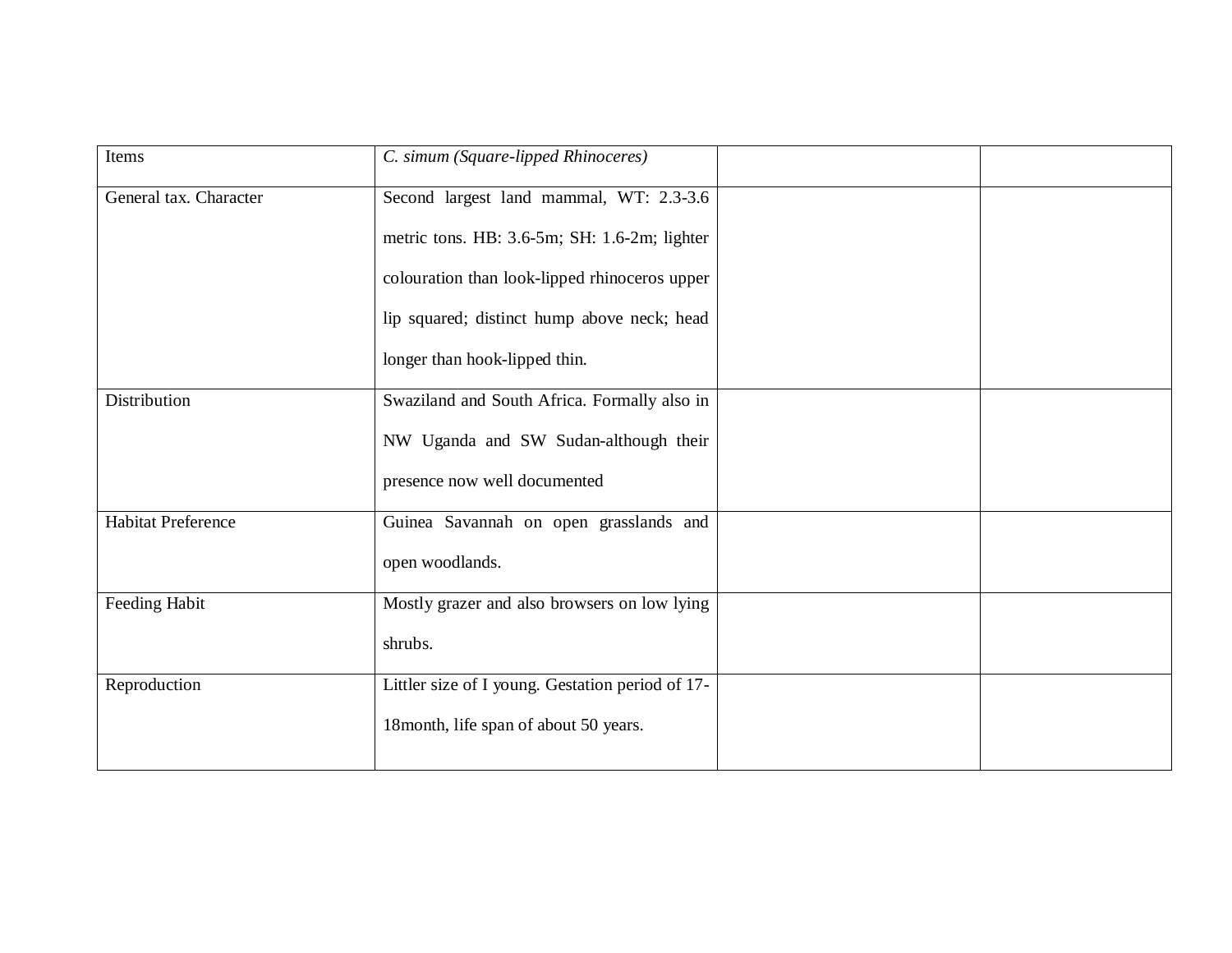| Items                  | C. simum                                       |  |
|------------------------|------------------------------------------------|--|
|                        |                                                |  |
| Behaviour              | More sociable than hook-lipped Rhinos, live    |  |
|                        | in groups of up to 10 individuals. very placid |  |
|                        | and even tempered; Charge very rarely; fairly  |  |
|                        | sedentary; re turn every day to selected       |  |
|                        | location-heaps; feeding morning and evening;   |  |
|                        | sight poor but sense of smell and hearing      |  |
|                        | acute.                                         |  |
| <b>Economic Status</b> | Population very much reduced in their former   |  |
|                        | range due to overhunting for horn, and skin    |  |
|                        | which are said to contain medicinal values;    |  |
|                        | horn is said to have aphrodisiac properties.   |  |
|                        | Human settlement has reduced its range.        |  |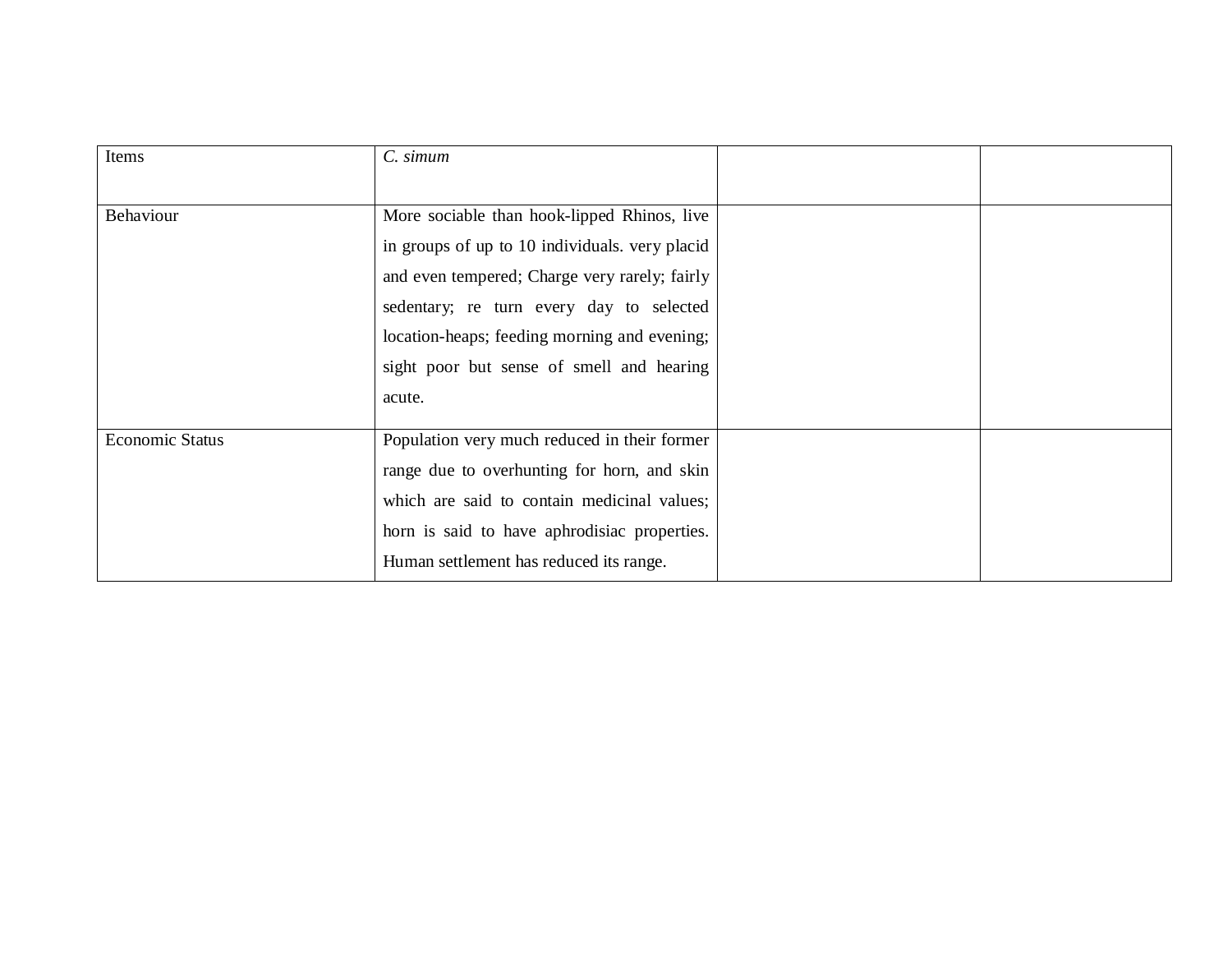| Items                     | Dicerce bioornis (Hook-lipped Rhinoceros)       | (Black Rhinoceros) |  |
|---------------------------|-------------------------------------------------|--------------------|--|
| General tax. Character    | Smaller than square lipped rhinoceros; HB;      |                    |  |
|                           | 3,3-3.75M, SH: 1.4-1.5m, WT: 1-1.8 metric       |                    |  |
|                           | tons; upper lip pointed and prehensile. Darker  |                    |  |
|                           | colouration                                     |                    |  |
| <b>Distribution</b>       | Cameroun, Chad Central African Republic         |                    |  |
|                           | Sudan, Ethiopia, Somalia, Uganda, Kenya,        |                    |  |
|                           | Tanzania, Zambia, Mozambique Swaziland          |                    |  |
|                           | Angola, Botswana, Malawi.                       |                    |  |
| <b>Habitat Preference</b> | Guinea Savannah especially in Acacia            |                    |  |
|                           | Commihota types of vegetations, also the        |                    |  |
|                           | mountains up to 11,500 feet high.               |                    |  |
| Feeding Habit             | Mostly browsers, feeding on twings of           |                    |  |
|                           | Acacas, Eupborbias, e.t.c) rarely graze         |                    |  |
|                           | Commiphoras                                     |                    |  |
| Reproduction              | Litter size of I young, gestation period of 17- |                    |  |
|                           | 18 months; life span of about 50 years.         |                    |  |
|                           |                                                 |                    |  |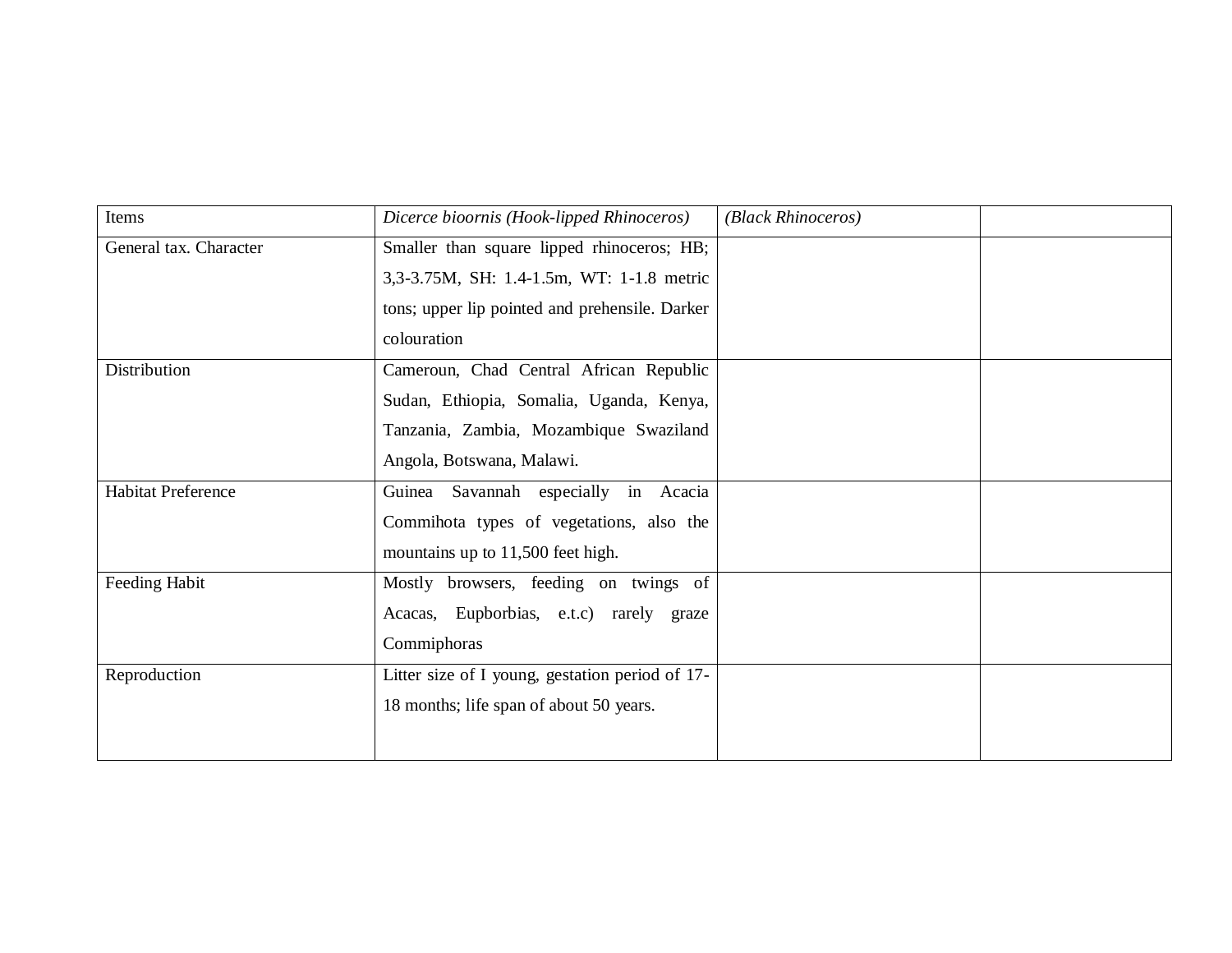| Items                             | D. Biocomis                                    |  |
|-----------------------------------|------------------------------------------------|--|
|                                   |                                                |  |
| Behaviour                         | Male solitary, pairs formed by mother and      |  |
|                                   | calf; male and female pair briefly during      |  |
|                                   | mating season; fairly fast for their bulk size |  |
|                                   | can run up to 45KPH at short distance; poor    |  |
|                                   | sight good sense of small and excellent        |  |
|                                   | hearing; drink daily; except in sub-desert     |  |
|                                   | areas where depends on succulent leaves.       |  |
|                                   | Animal like mud and dust. Rather ill           |  |
|                                   | tempered and sometimes charge without          |  |
|                                   | being provoked.                                |  |
| Status and Economic consideration | Population very much reduced in their former   |  |
|                                   | range due to over hunting for skin and horn    |  |
|                                   | which are said to have medicinal and           |  |
|                                   | aphrodisiac properties respectively. Otherwise |  |
|                                   | numbers more numerous than square-lipped       |  |
|                                   | Rhino.                                         |  |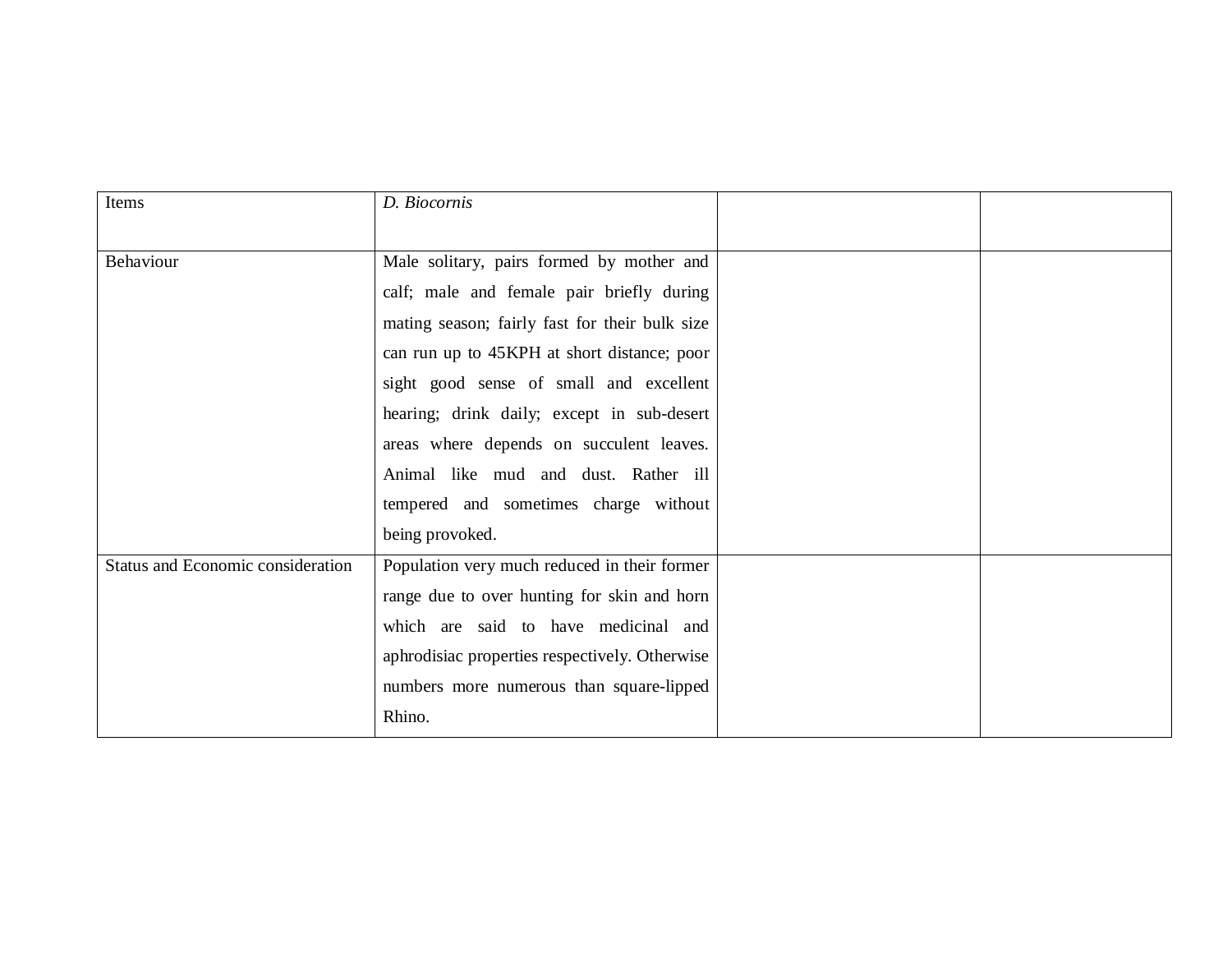### **ORDER: ARTIODACTLA.**

### **GENERAL TAXONOMIC CHARACTERS:**

- $\bullet$  Even teed ungulates
- Toes or digits normally two or four-except in the family Tayassuidae (Pecearies) in which there are four toes in front, three in hind foot
- Elongated legs
- Eegs supported by  $3^{rd}$  and  $4^{th}$  digits (E.P. Walker 1355) i.e. body of animal supported by  $3^{rd}$  and  $4^{th}$  digits on the legs.
- Remaining or laterals digits rudimentary or reduced.
- Horns, when present are paired and are permanent in Africa species, unlike in the temperate spp where antlers are shed off in winter.
- Size very variable from the small Chevrotains (HB-46-56cm) to the giraffe which stands up to 3.5 metres, and the hippo which weight about 3 metric tonnes.

### **FAMILY: SUIDAE**

### **GENERAL TAXONOMIC CHARACTERS**

- $\bullet$  Medium sized mammals
- Barrels like and stocky bodies and short necks.
- Head long and pointed with a mobile snout (muzzle) which is flattened at the tip.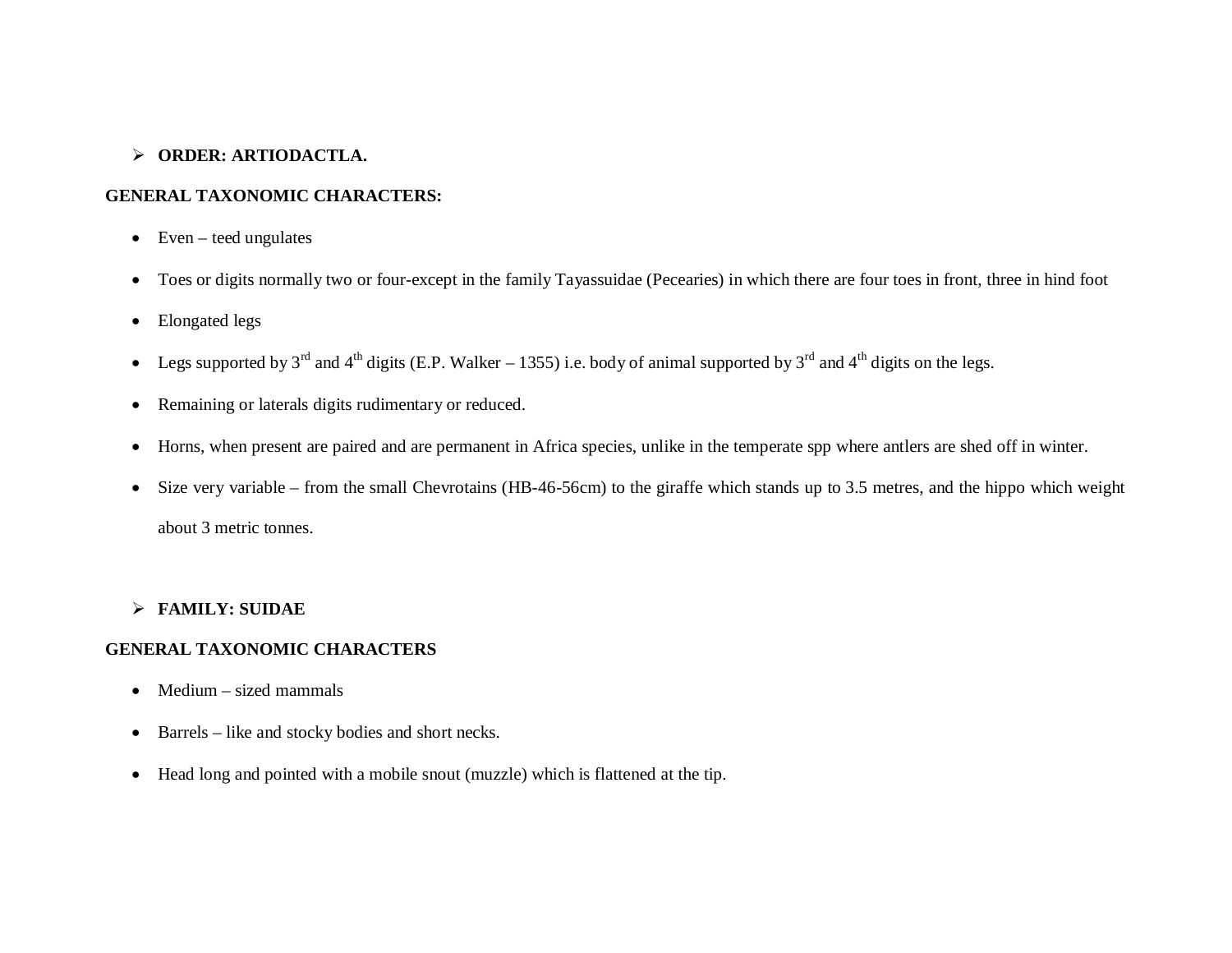- Fore- legs shorter than hind legs which gives the animal a forward dropping appearance. (contrast this with the Hyaena)
- Each foot has 4 toes but only the 3<sup>rd</sup> and 4<sup>th</sup> reach the ground and are hoofed, whereas the 2<sup>nd</sup> and 5<sup>th</sup> digits have smaller hooves and are placed higher up to the limb- and do not reach the ground.
- Hair scanty to almost absent.
- A mane is present in some forms (warthog), tail with bushy coarse hair at tip.
- Two chambered, non-ruminating in appearance.
- Upper incisor reduced or absent, and canines usually reduced or lost- although in some cases canines are enlarged and tusk-like in appearance.
- The stomachs of members of the order show marked variations:

| Family        | type of stomach | Ruminant/non-Ruminant |
|---------------|-----------------|-----------------------|
| Suidea and    | Two-chambered   | Non-Ruminant          |
| Tayassuidae   |                 |                       |
| Hipopotamidae | three-chambered | Non-Ruminant          |
| Camelidae and |                 |                       |
| Tragulidae    | Three chambered | Ruminant              |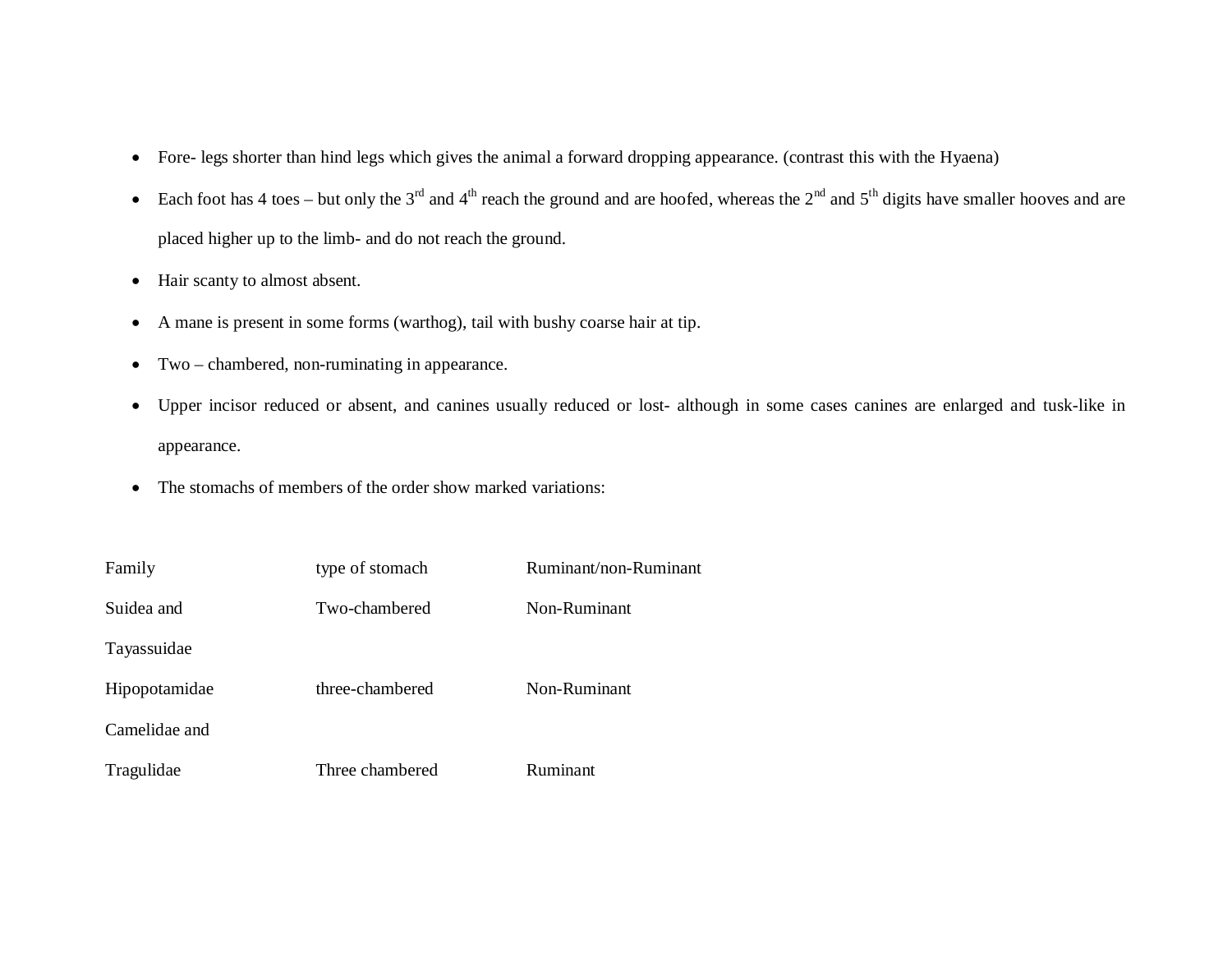| Antilocapridae                              | Four Chambered | <b>Ruminants</b> |  |  |
|---------------------------------------------|----------------|------------------|--|--|
| Bovidae <i>i.e.</i> the true                |                |                  |  |  |
| Ruminants with                              |                |                  |  |  |
| Oesophagus                                  | Rumem          | Reticulum        |  |  |
| Abomasum<br>masum                           |                |                  |  |  |
| DF: 1:3/3, C: 1/1, PM: 4/4, M: $^{34} = 44$ |                |                  |  |  |

Except in Babirusas (Indonesie)

L: 2/3, C: 1/1, 3/2, 3/3 = 34

- Large upper canines grow outward and backwards and lower canines grow upward and backwards, tending to form a complete circle. In certain species the canines grow to great size forming tusk like structures which are formidable weapons in times of defence.

- Babimsas
- Warthog

The following General will be discussed:

- (a) Potamochoerus Bush Pig (Red River Hog)
- (b) Phacochoerus -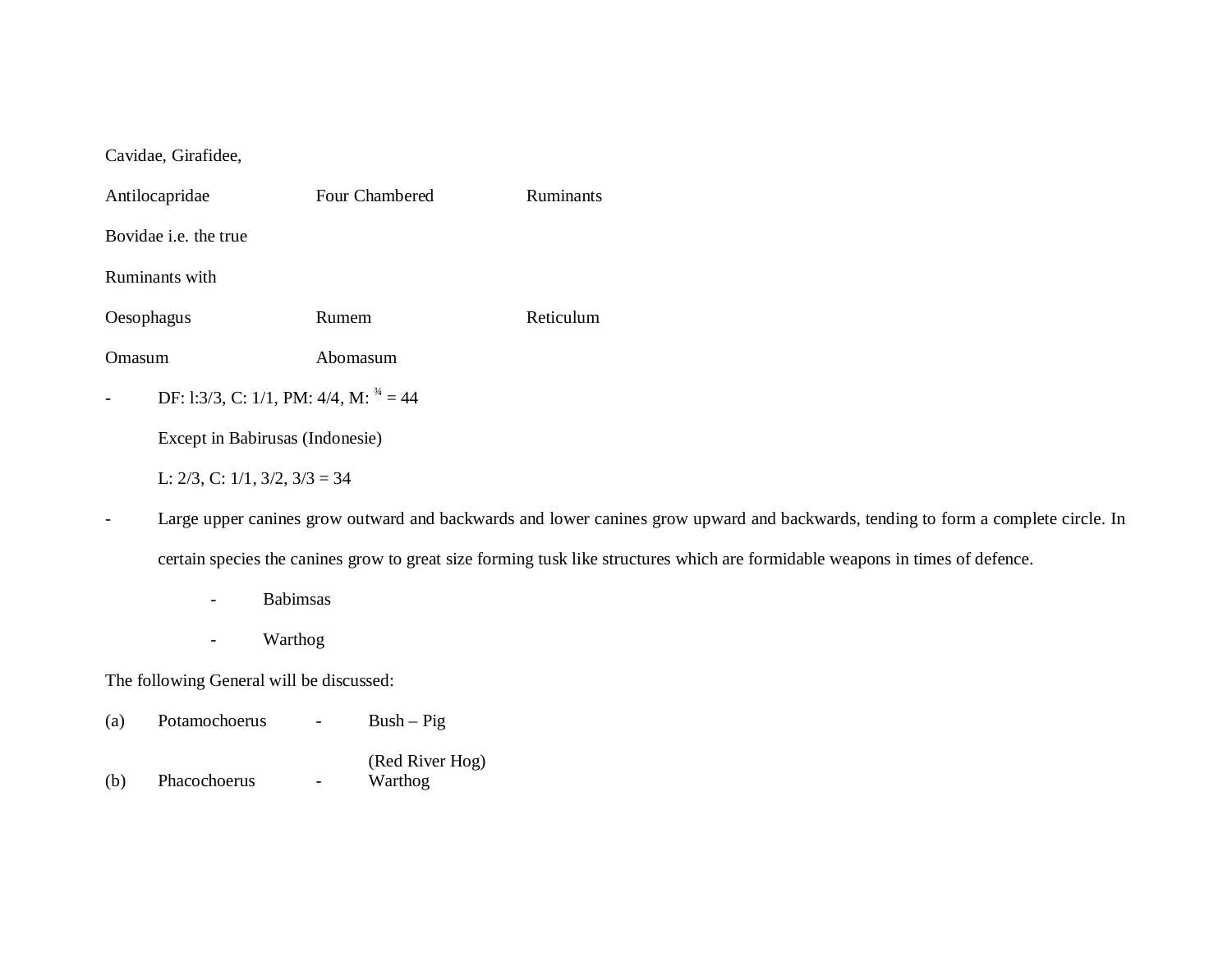### (c) Hylochoerus - Giant Forest Hog

#### **FAMILY: HIPPOPOTAMIDAE**

#### **GENERAL TAXONOMIC CHARACTERS**

- $\bullet$  Medium size to huge animals
- Barrel shaped bodies handing very close to the ground.
- Legs short with four digits
- Incisors and canines well developed and growing continuously.
- Skin almost hairless pinkish to dark in colour.
- Tail short with strands of coarse hairs at tip.
- Stomach three chambered and non-ruminating.
- DF: I :  $2 3/1$ , c: 1/1, PM:4/4, M:3/3 = 38 42.

The family Hippopotamidae has got two genera only, and the animals are only found in Afirica.

#### **FAMILY TRAGULIDAE (WATER CHEVROTAINS) GENERAL TAXONOMIC CHARACTERS (AFRICAN)**

• Small and slender antelopes (Africa type W.C.) more closely related to camelids and suides than duikers and deer.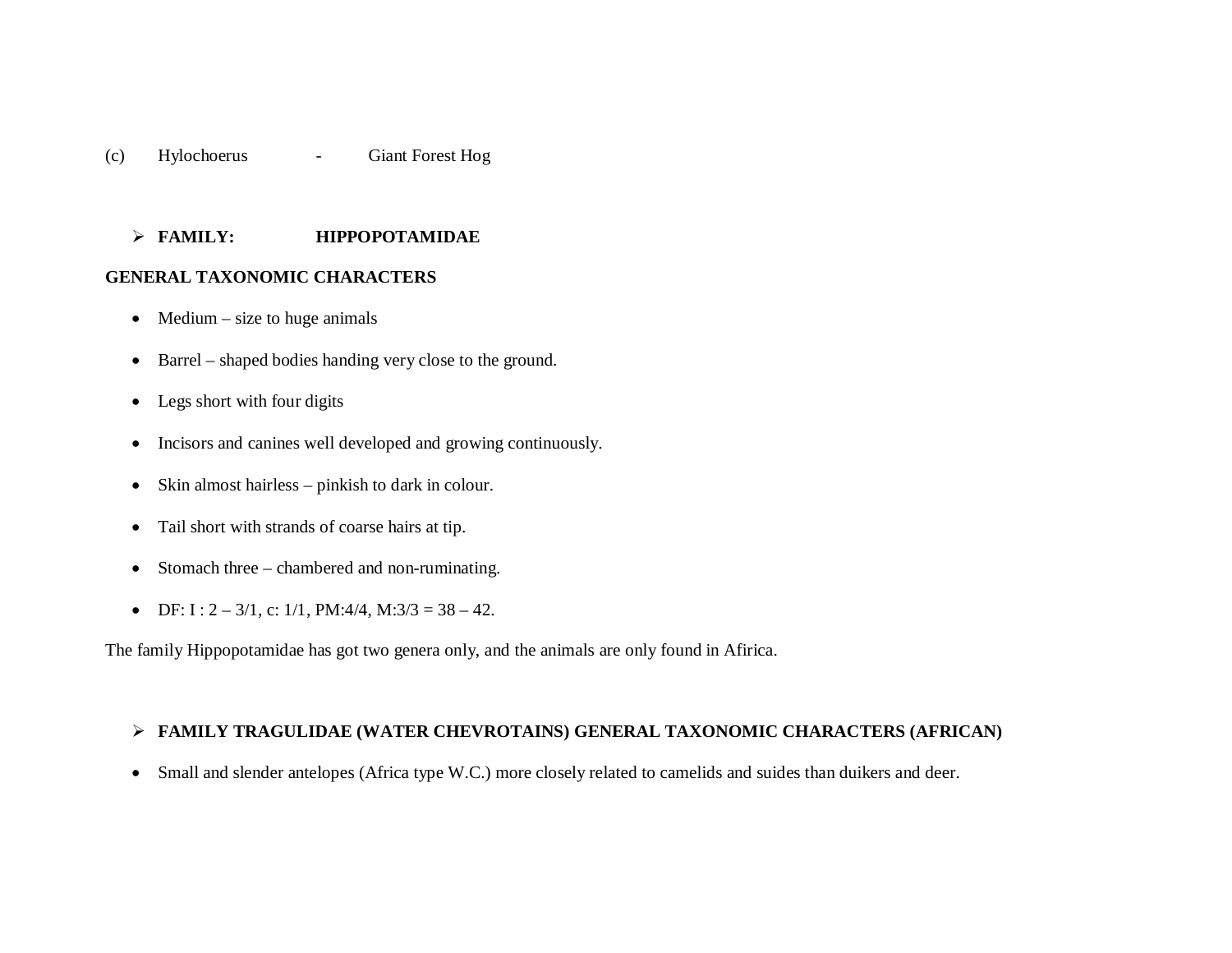- Head small with pointed snout.
- Legs long, thin and delicate with four digits  $(2 + 2)$ .
- Three chambered stomach and ruminant.
- Horns absent.
- Upper canines elongated to form "tusks" and protruding downwards.

### **FAMILY: GIRAFFIDAE**

## **GENERAL TAXONOMIC CHARACTERS:**

- Family in which is found the tallest land mammal.
- Legs and necks very much elongated compared to other Artiodactyls. Neck with same 7 vertebrae found in other Artiodactyls, but greatly elongated.
- Fore and Hind feet with two digits only (false digits absent)
- Horns small, covered with skin and hair only (no horny sheaths)
- Four chambered stomach and ruminating.
- DF: I: 0/3, C: 0/1, PM:  $3/3$  M: $3/3 = 32$ .
- The family, found are confined in Africa only and is represented two Genera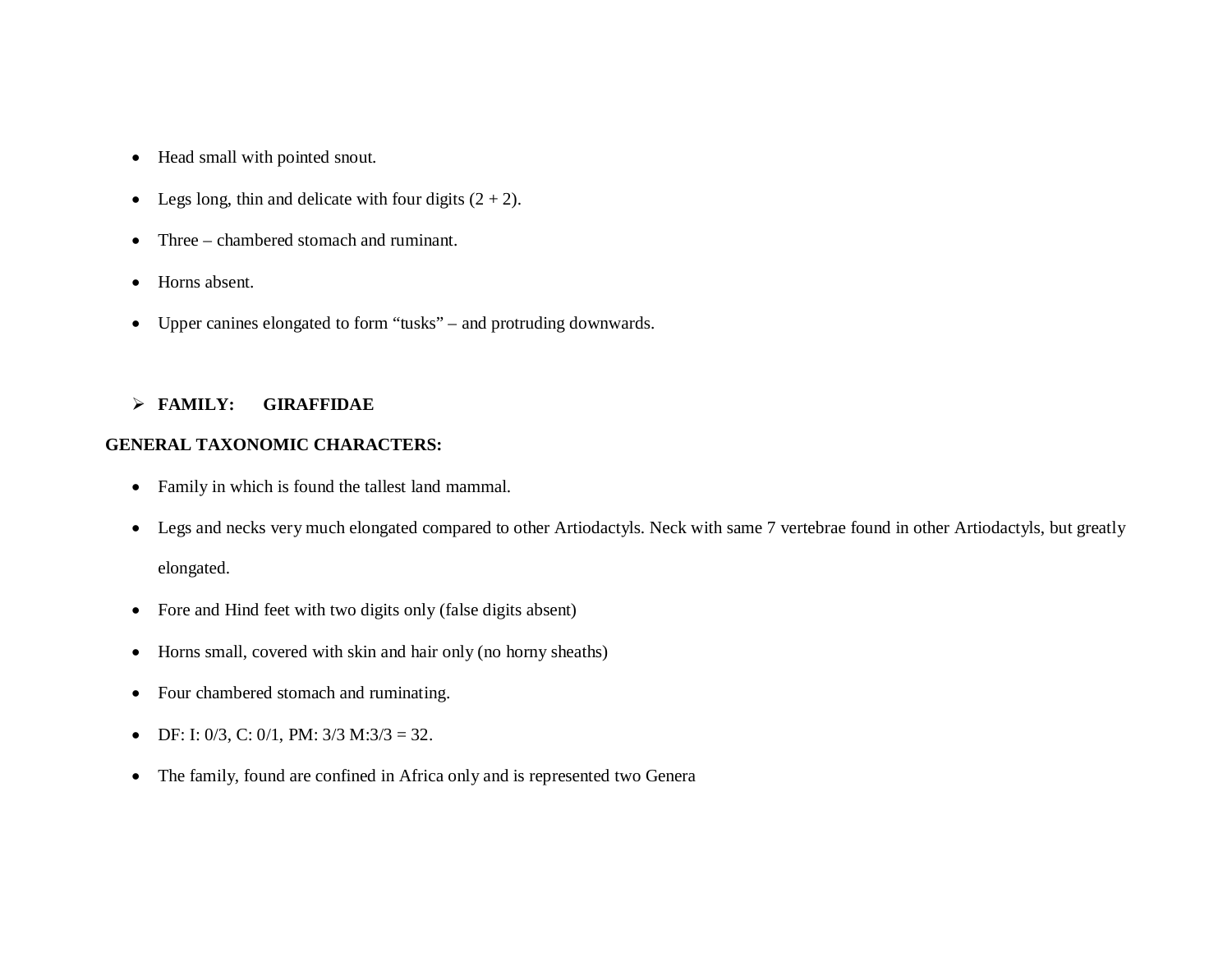## **Genus: Potamochoerus (Bush pig and Red River Hog)**

General Taxonomic Characters: Pig – like animals; elongated face; laterally flattened body; colouration varies from reddish brown to black; young longitudinally stripped, canines tusk like; pronounced light – coloured mane along top of neck and back, whitish and blackish face.

| Items                     | P. Porcus (Bush pig or Red River Hog)                        |  |
|---------------------------|--------------------------------------------------------------|--|
| Body structure            | Body shape same as in Genus (only one specie in              |  |
|                           | Genus) SH: 63 - 76cm; HB: 127cm; T: 38cm; WT: 54 -           |  |
|                           | 81kg.                                                        |  |
| Geographical distribution | Widely distributed in most Africa except most of S.          |  |
|                           | Africa, Angola and Namibia and Sahara Desert.                |  |
| Habitat preferences:      | Guinea Savannah/Sahel Savannah and High Forest               |  |
|                           | including Montane Forests.                                   |  |
| Feeding habit             | Roots, berriers, wild fruit; reptiles, eggs and young        |  |
|                           | birds. Omnivorous.                                           |  |
| Reproduction              | Litter size: $2 - 8$ CP: about 5 months life spans $12 - 15$ |  |
|                           | years                                                        |  |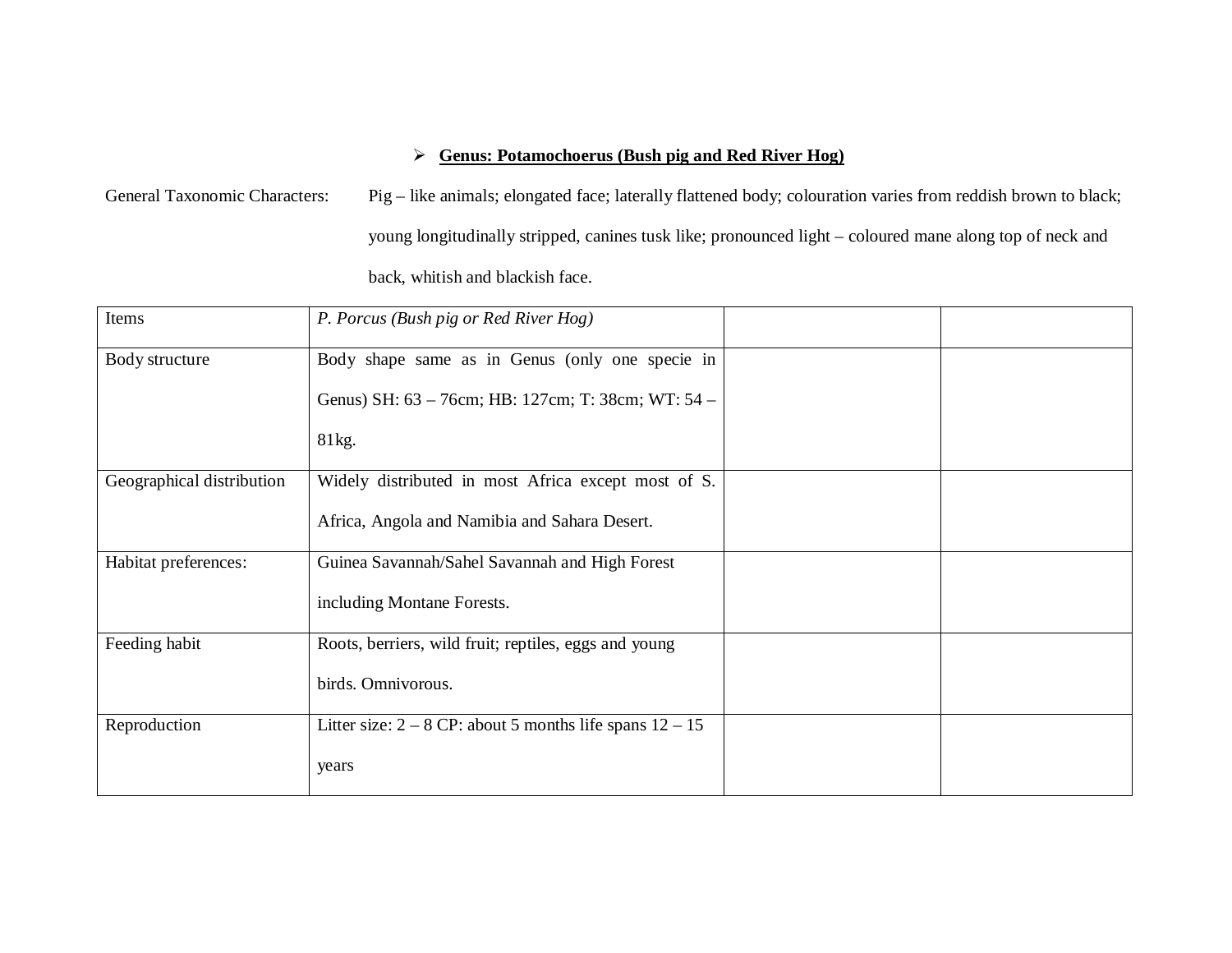| Items                  | P. Porcus                                      |  |
|------------------------|------------------------------------------------|--|
|                        |                                                |  |
| Behaviour              | Social animals living in sounders (group) of   |  |
|                        | 4-20 individuals $-$ sometimes up to 40;       |  |
|                        | nocturnal; use snout as "ploughs" to dig roots |  |
|                        | and bulbs; when alarmed emit snorting grants   |  |
|                        | like domestics pig.                            |  |
|                        |                                                |  |
| <b>Economic Status</b> | Fairly Plentiful in most of Africa. Hunted for |  |
|                        | meat; can be very destructive to yam, cassava  |  |
|                        | and related foods crops                        |  |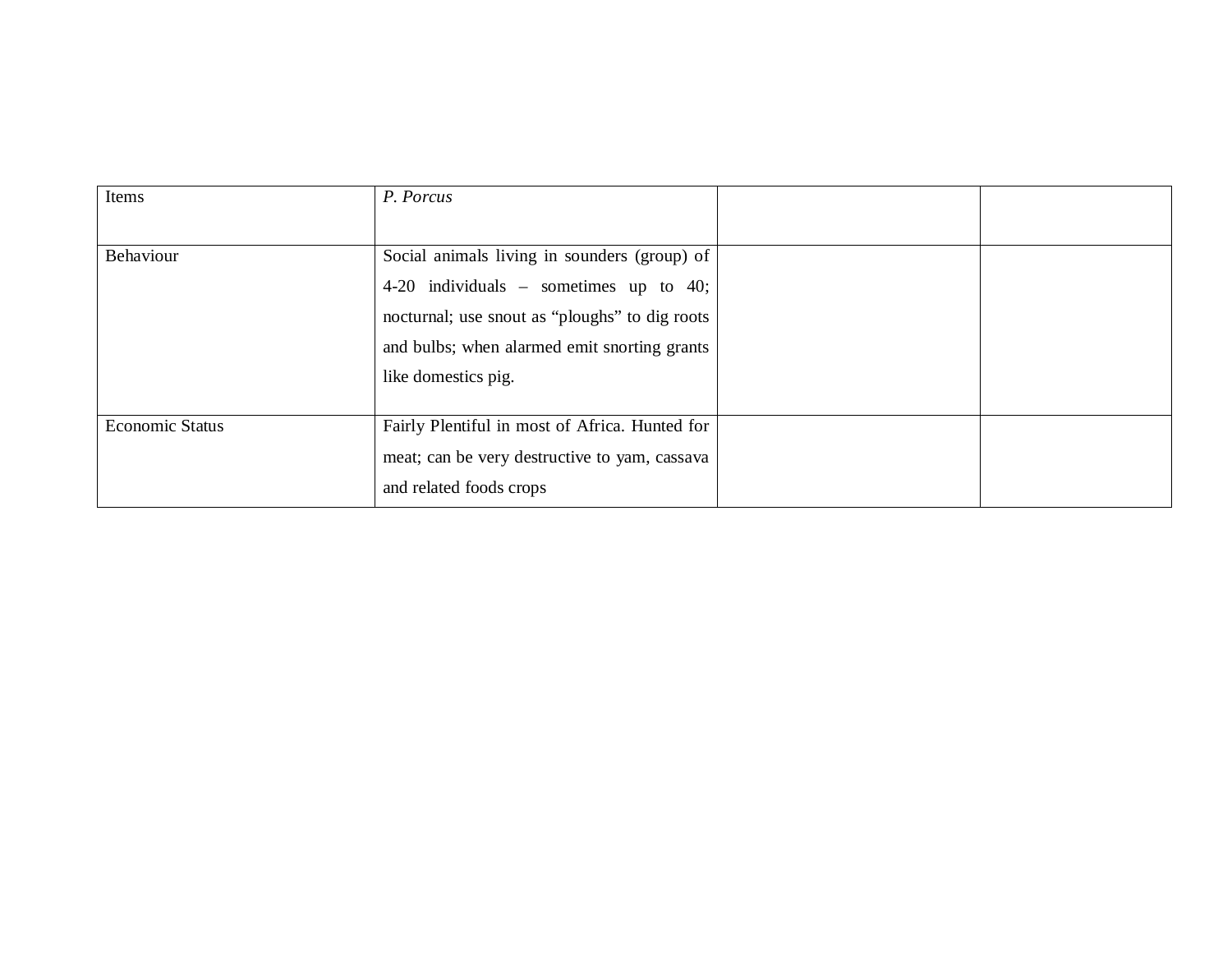| Items                     | P. aethiopius                                |  |
|---------------------------|----------------------------------------------|--|
| General tax. Character    | Body shapes as in genus; SH; 76cm, HB 152-   |  |
|                           | 177cm, T: 46cm; WT:68-11kg males usually     |  |
|                           | much heavier than females; other characters  |  |
|                           | as in genus                                  |  |
| Distribution              | Distributed in most of Africa except most of |  |
|                           | S. Africa thick High Forest and Sahara       |  |
|                           | Desert.                                      |  |
| <b>Habitat Preference</b> | Sahel/Guinea Savannah including open High    |  |
|                           | Lowland forests and Montane forests.         |  |
| Reproduction              | Litter size of 2-5 young, GP: 171-195 days:  |  |
|                           | life span of about 15 years.                 |  |
|                           |                                              |  |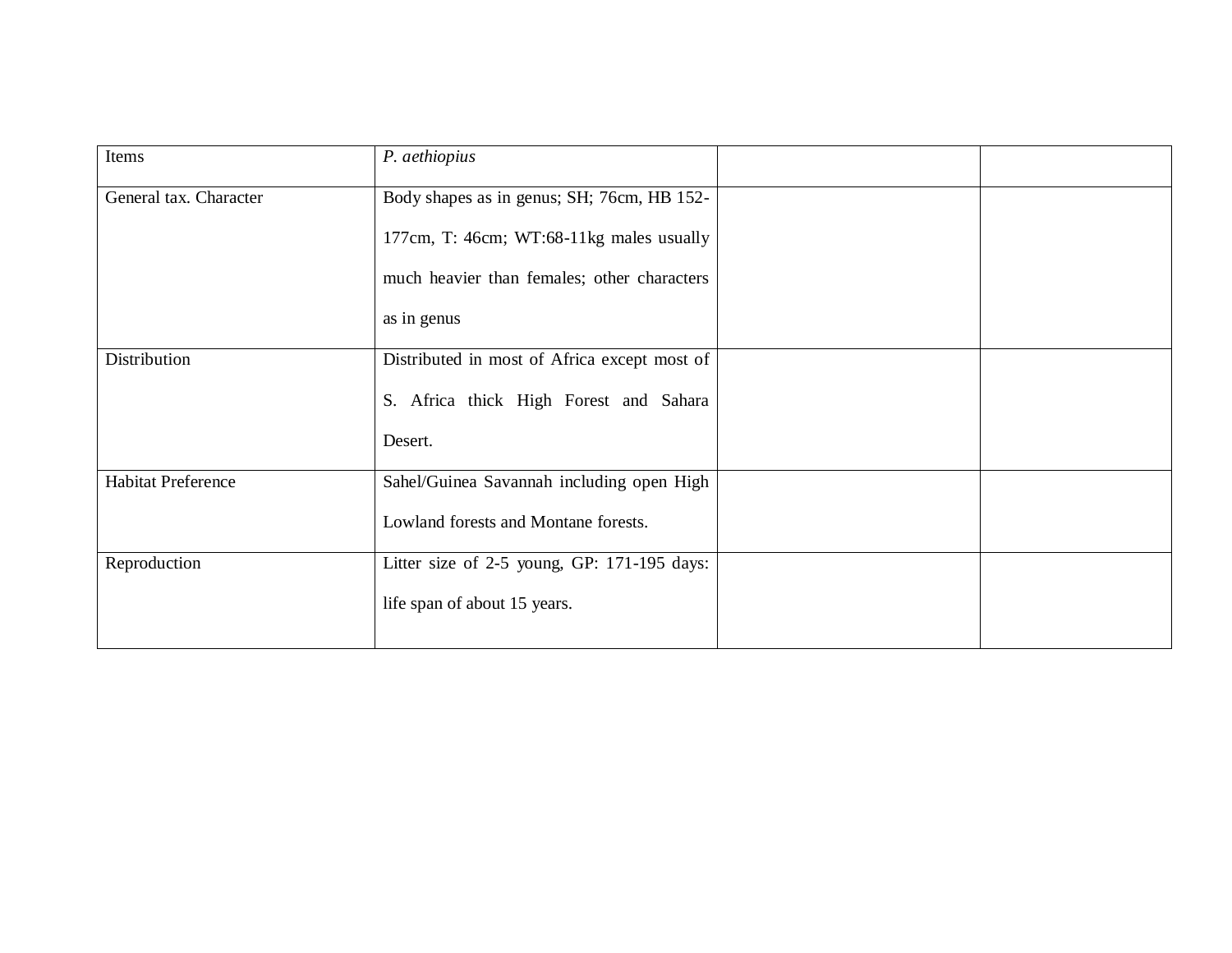**Genus: Phacochoer**

General Taxonomic Characters:

| Items               | P. aethiopius                                  |  |
|---------------------|------------------------------------------------|--|
| Behaviour           | Diurnal; social animal living in groups of up  |  |
|                     | to 10 individuals, sleeps in Aardvak burrows;  |  |
|                     | likes and baths; sometimes kneels while        |  |
|                     | feeding; poor eyesight but hearing and         |  |
|                     | smelling good; old males cornered otherwise    |  |
|                     | timid; uses tusks to dig roots; bulbs etc.     |  |
|                     | unlike the bush $-$ pig which uses its muzzle  |  |
|                     | or snout.                                      |  |
| Status and economic | Fairly abundant is most of African where it is |  |
| considerations      | found; hunted for its sweet meat; not          |  |
|                     | destructive to farm crops like bush pig.       |  |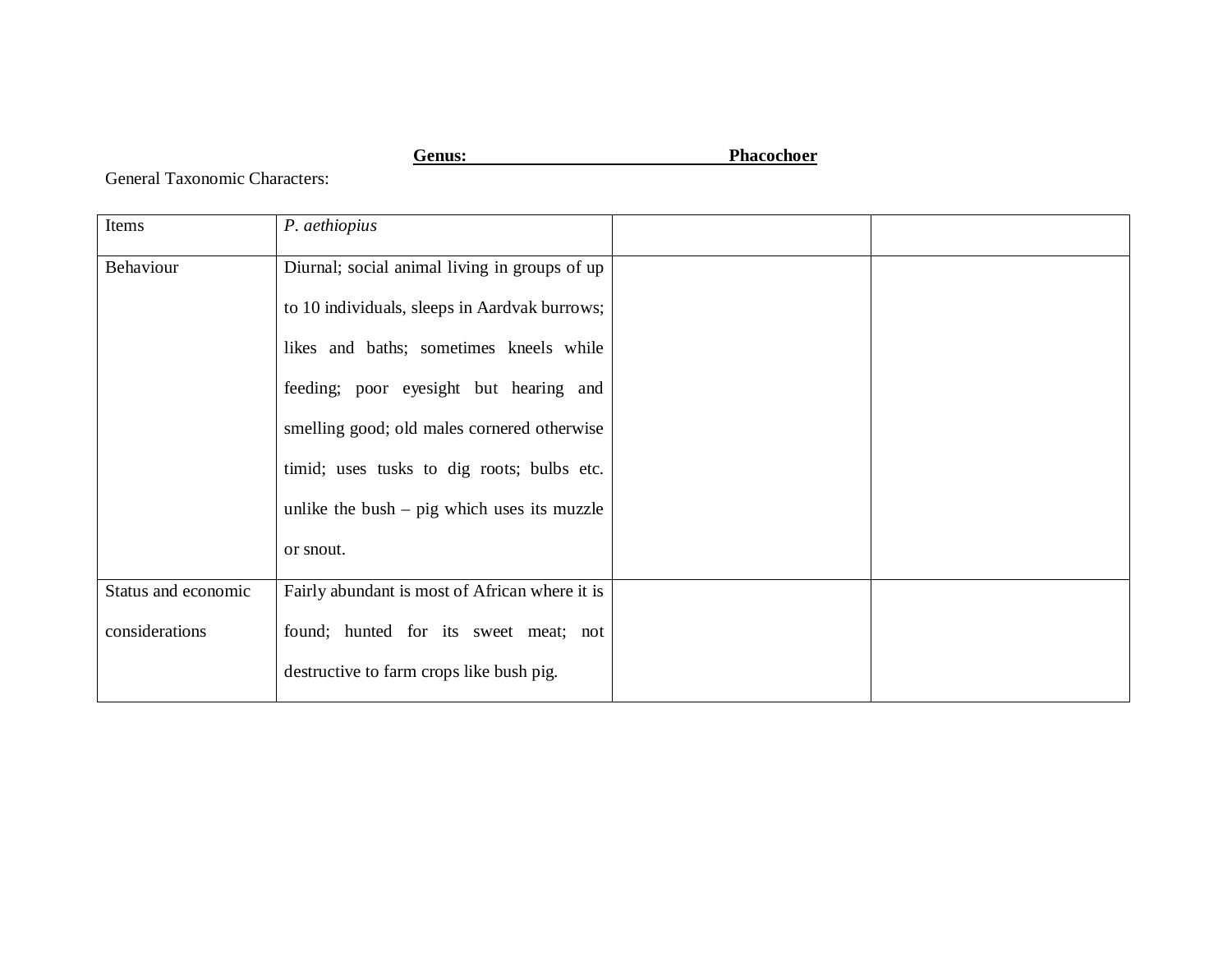## **Genus: Hylochoerus (Lant Forest Hog)**

General Taxonomic Characters: Largest of the Suidea in Africa heavily built elongated body and legs; rump higher than shoulders, body covered with scattered long coarse black hair forming a crest to the neck and back wide elongated snout facial glands infront of eyes; tusks small and undeveloped; upper canines forming largest tusk; tuft of black hair at tip of tail.

| Items                       | Hylochoerus meinertzhageni (Forest Hog) – only one<br>species in the genus                                                                                                   |  |
|-----------------------------|------------------------------------------------------------------------------------------------------------------------------------------------------------------------------|--|
| Tax. Character              | SH: 102cm; HB: 152 - 177cm; T: 38cm; WT: 160 - 275kg;<br>other taxonomic characters same as in the genus only one                                                            |  |
|                             | species in the genus.                                                                                                                                                        |  |
| Geographical distribution   | Ivory Coast; Ghana; Togo; Republic Of Benin; Central<br>African Republic, Cameroun, Gabon; Zaire; Congo; SW<br>Sudan; SW Uganda and Kenya Northern Tanzania<br>(unconfirmed) |  |
| <b>Habitat Preferences:</b> | Dense high Forests of both lowland and montane areas.                                                                                                                        |  |
| Feeding habit               | Grasses, fruits, roots, and berries and leaves                                                                                                                               |  |
| Reproduction                | $L.S.: 2-6; GP: 4 months; Life span: 15 years$                                                                                                                               |  |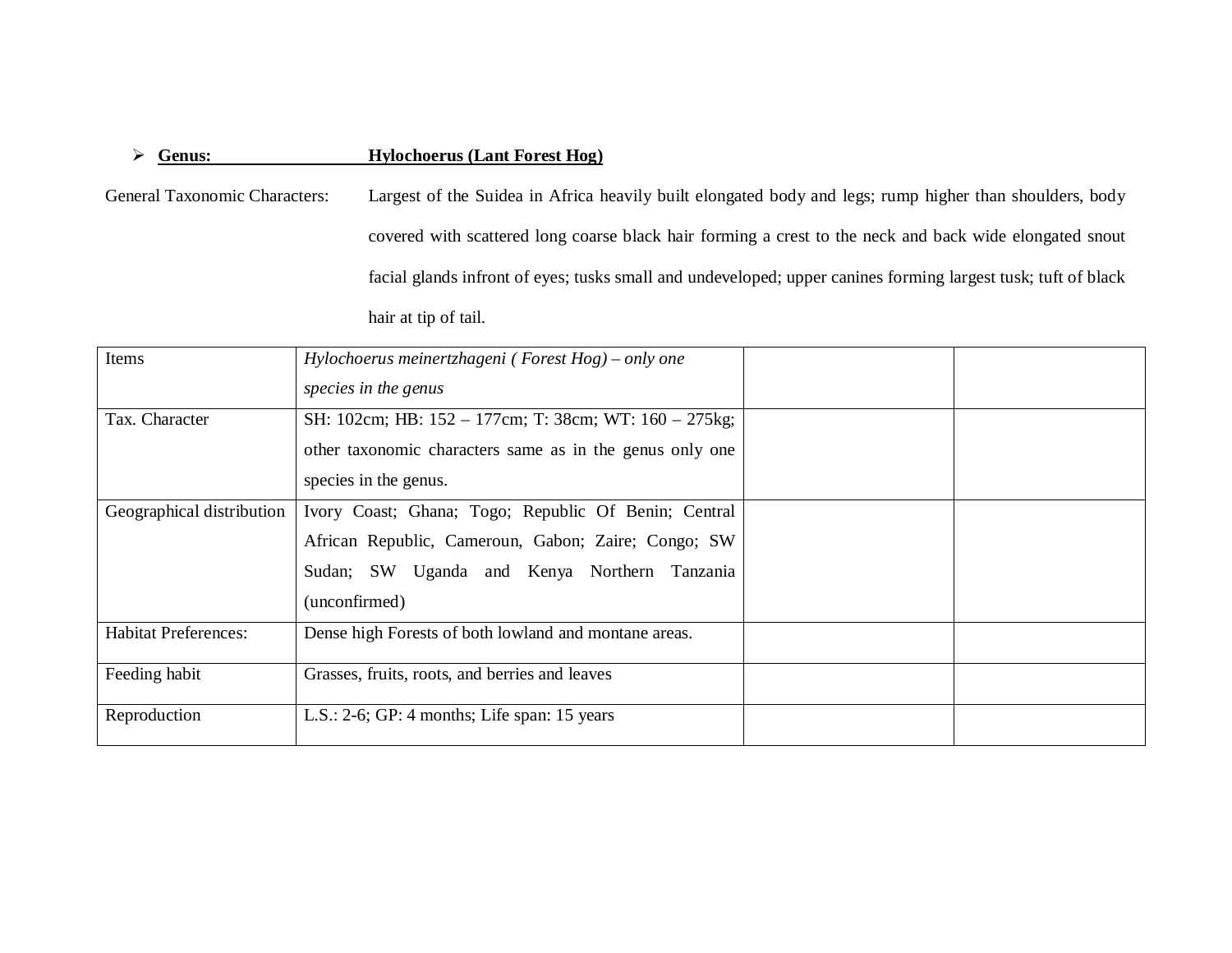**Genus: Hylochoerus**

General Taxonomic Characters:

| Items                  | H. Meinertzhageni                                       |  |
|------------------------|---------------------------------------------------------|--|
| Behaviour              | Social animals living in groups of $4 - 20$ animals old |  |
|                        | males solitary; mainly nocturnal – although can be      |  |
|                        | diurnal in protected areas: use regular pathways in     |  |
|                        | dense high forest which become visible tunnels;         |  |
|                        | hardly dig for their food like warthogs; have been      |  |
|                        | known to charge without provocation; like to wallow     |  |
|                        | in water and mud.                                       |  |
| <b>Economic Status</b> | Vary rare – not easily seen like other suidae; can be   |  |
|                        | destructive to farm and mud.                            |  |
|                        |                                                         |  |
|                        |                                                         |  |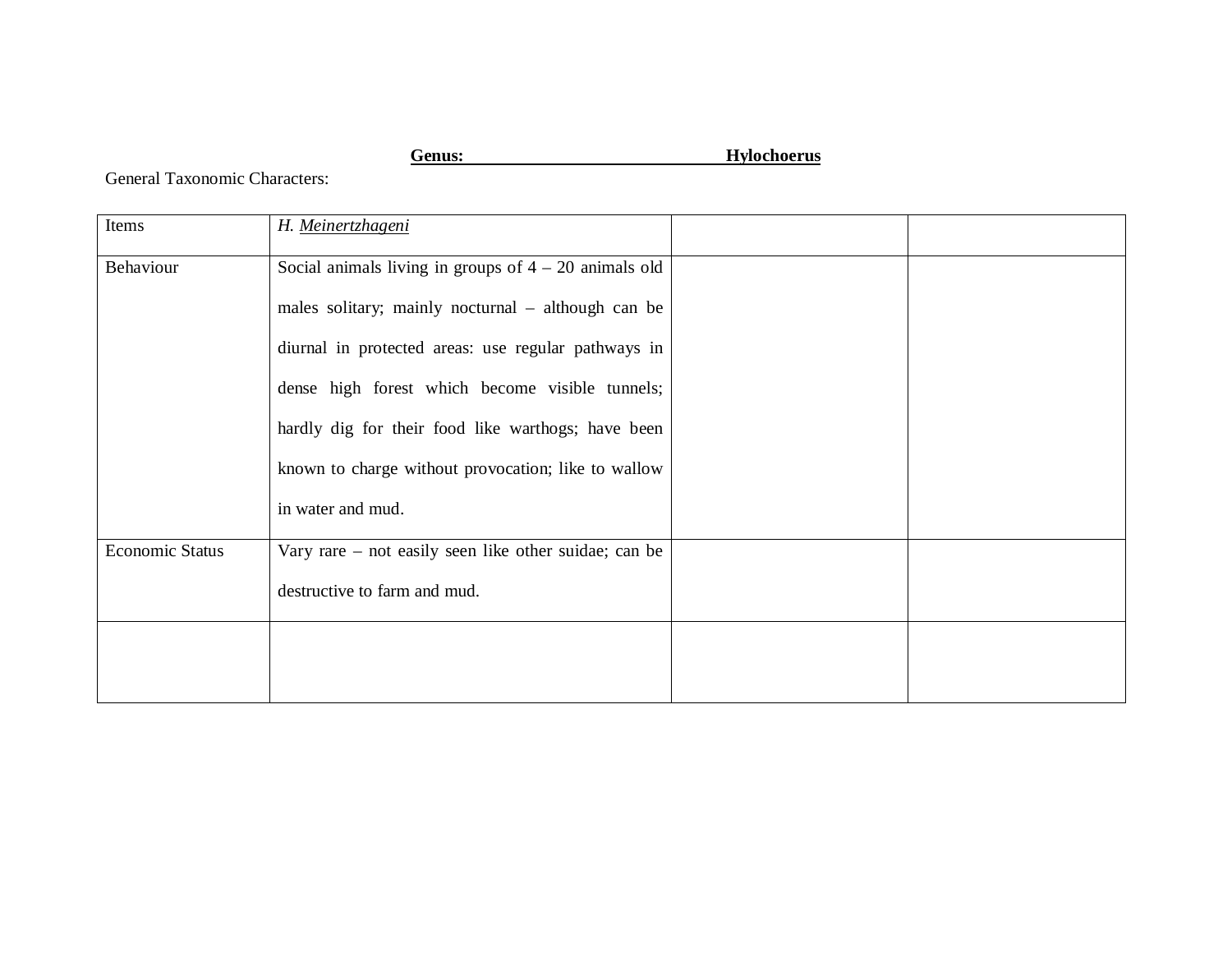### **Genus: Genus Hippopotamus (Common Hippopotamus)**

General Taxonomic Characters: Huge barrel shapes body; short legs with four digit; incisors and canines developed into tusks – especially the lower canines, two pairs of upper incisors; (one pair in the  $Choerosis - (Pygmy Hippo)$  broad and large muzzle. Eyes and nostrils prominent when submerged in water, skin is brownish grey to pinkish; only ones species, stomach three chambered and non – ruminating; body produce only sticky droplets of moisture which appear re-giving rise to the statement that 'Hippos sweat blood'.

| Items                     | Hippotamus amphibious                                              |  |
|---------------------------|--------------------------------------------------------------------|--|
| Body structure            | SH: $140 - 160$ cm; HB: $330 - 475$ cm; T: $38 - 56$ cm; WT: $3 -$ |  |
|                           | 4.5 metric tons; lower canines grow very big reaching up to        |  |
|                           | 0.6 metre (about 5 feet). And weighed up to 3kg. other             |  |
|                           | taxonomic characters like in the genus.                            |  |
| Geographical distribution | Most of Africa south of Sahara except most of South Africa,        |  |
|                           | Angola, Namibia and Sahel areas of Kenya, Somalia and              |  |
|                           | Ethiopia.                                                          |  |
|                           |                                                                    |  |
|                           |                                                                    |  |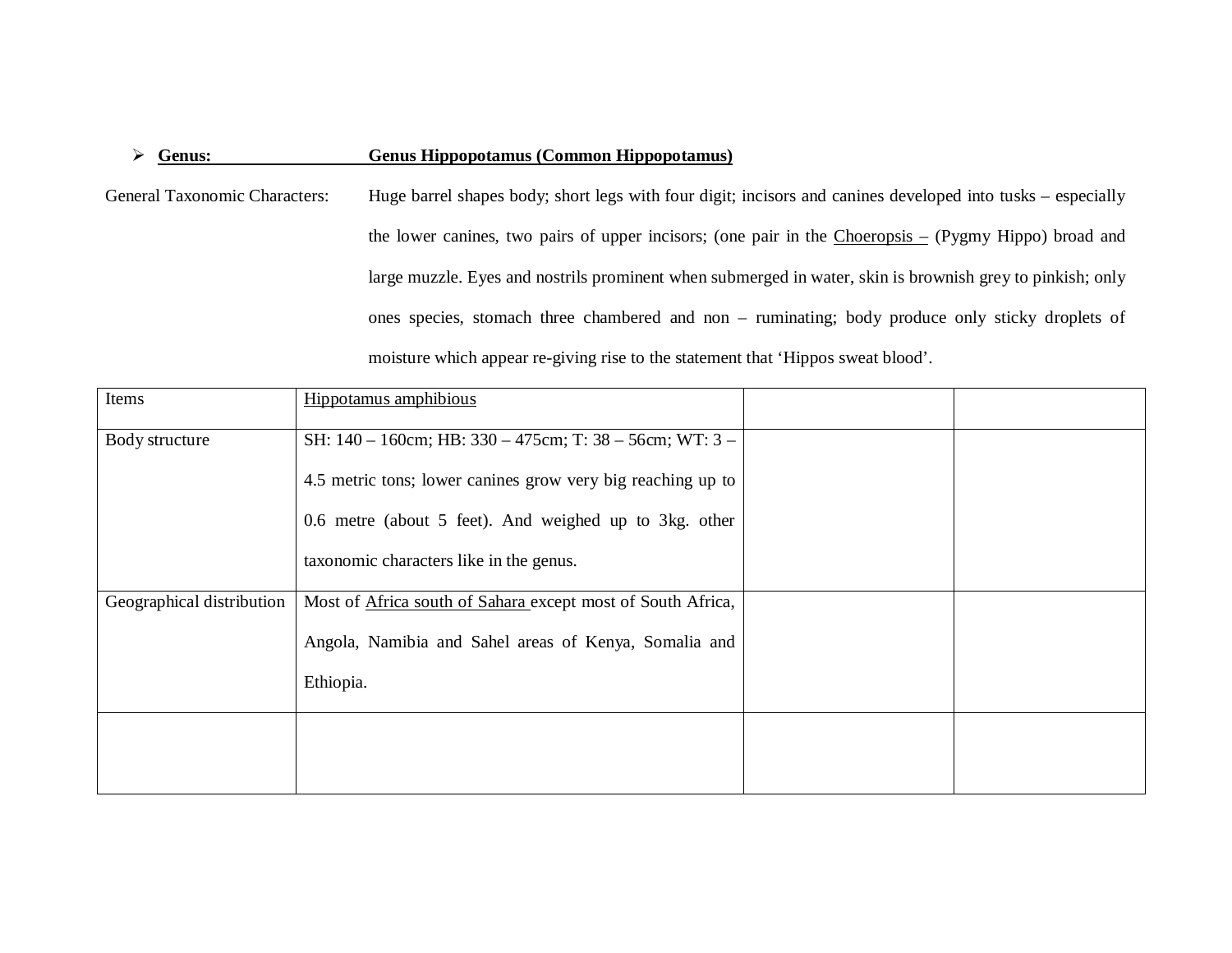### **Genus:**

General Taxonomic Characters: Genus Hippopotamus (continued)

| Items               | Hippopotamus amphibius                                          |  |
|---------------------|-----------------------------------------------------------------|--|
| Habitat preferences | Streams, lakes and ponds with permanent water and bordered      |  |
|                     | by grassland up to an altitude of 8,000 feet.                   |  |
| Feeding habit       | Mostly grazers                                                  |  |
| Reproduction        | L. S. of one young only; Gestation period of $227 - 240$ days   |  |
|                     | and life span of $40 - 50$ years.                               |  |
| Behaviour           | Social animal living in schools of $5 - 30$ individuals, mainly |  |
|                     | aquatic; nocturnal; can submerge under water up to 6            |  |
|                     | minutes; travels long distances on land up to 33km in search    |  |
|                     | of food at night, during rainy season can travel long           |  |
|                     | distances to live in temporary pool (a form of proposeful       |  |
|                     | immigration); normally placid, but can be very dangerous        |  |
|                     | when provoked.                                                  |  |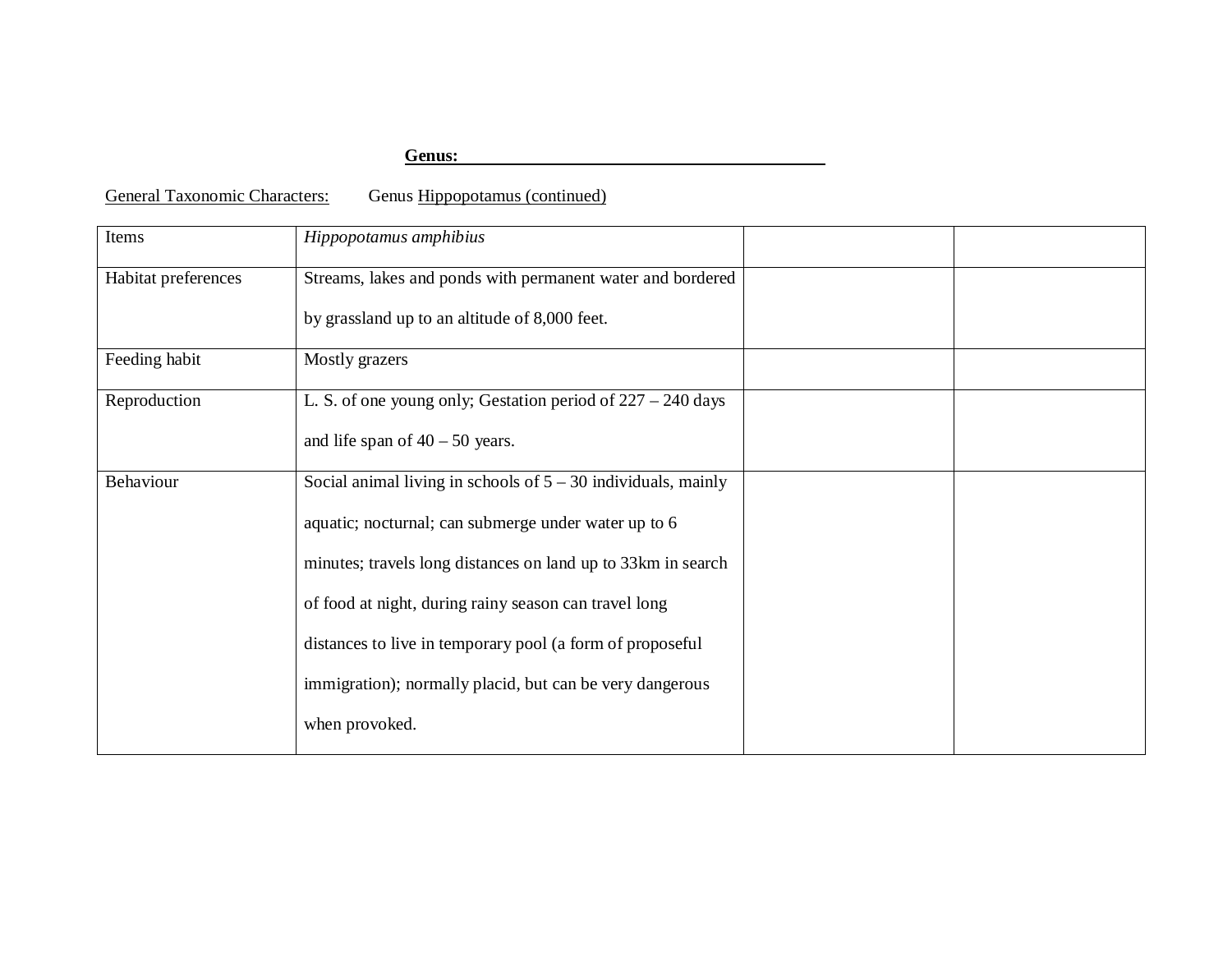**Genus:** 

General Taxonomic Characters:

## Genus Hippopotamus (continued)

| Items           |                                                                 |  |
|-----------------|-----------------------------------------------------------------|--|
| Economic status | Still plentiful in most suitable habitats, especially protected |  |
|                 | areas hunted for meat "tusks" of commercial value,              |  |
|                 | beneficial to fish industry; can be destructive to crops and    |  |
|                 | even fisher men when molested.                                  |  |
|                 |                                                                 |  |
|                 |                                                                 |  |
|                 |                                                                 |  |
|                 |                                                                 |  |
|                 |                                                                 |  |
|                 |                                                                 |  |
|                 |                                                                 |  |
|                 |                                                                 |  |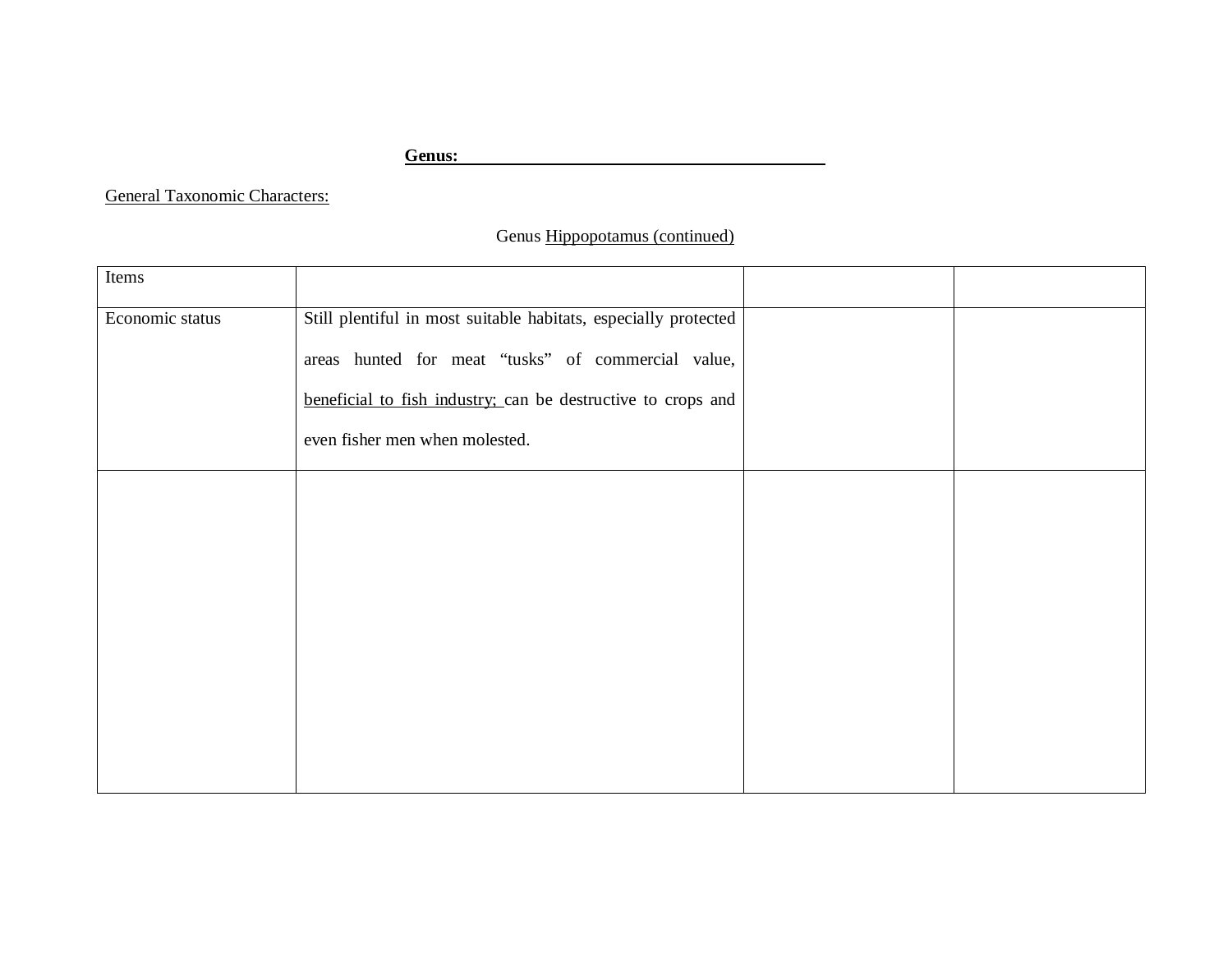## **Genus: Genus Cheoropsis (P. Hippopotamus)**

General Taxonomic Characters: General shape like common hippo, but size very much reduced; pig – like in appearance eyes placed on side of head; body almost hairless, expect a few brittles on lips; incisors and canines not well developed like in common Hippo, one pair of upper incisors; back arched; legs short with digits spread out; one species in the genus.

| Items                     | Choeropsis liberiensis                                         |  |
|---------------------------|----------------------------------------------------------------|--|
| Body structure            | SH: 75 - 100cm; HB: 150 - 180cm, T; 16cm, WT: 160 -            |  |
|                           | 272kg other taxonomic characters like in the genus.            |  |
| Geographical distribution | Sierra Leone, Guinea, Liberia, Ivory Coast and possibly but    |  |
|                           | doubtful in Nigeria in the Delta Of River Niger.               |  |
| Habitat preferences       | Swampy forests – along streams and creeks in high lowland      |  |
|                           | forests.                                                       |  |
| Feeding habit             | Browser and Grazer, feeding on shoots, roots, grasses and      |  |
|                           | fruits.                                                        |  |
| Reproduction              | L. S. I young; GP: $201 - 210$ days; life span $17 - 40$ years |  |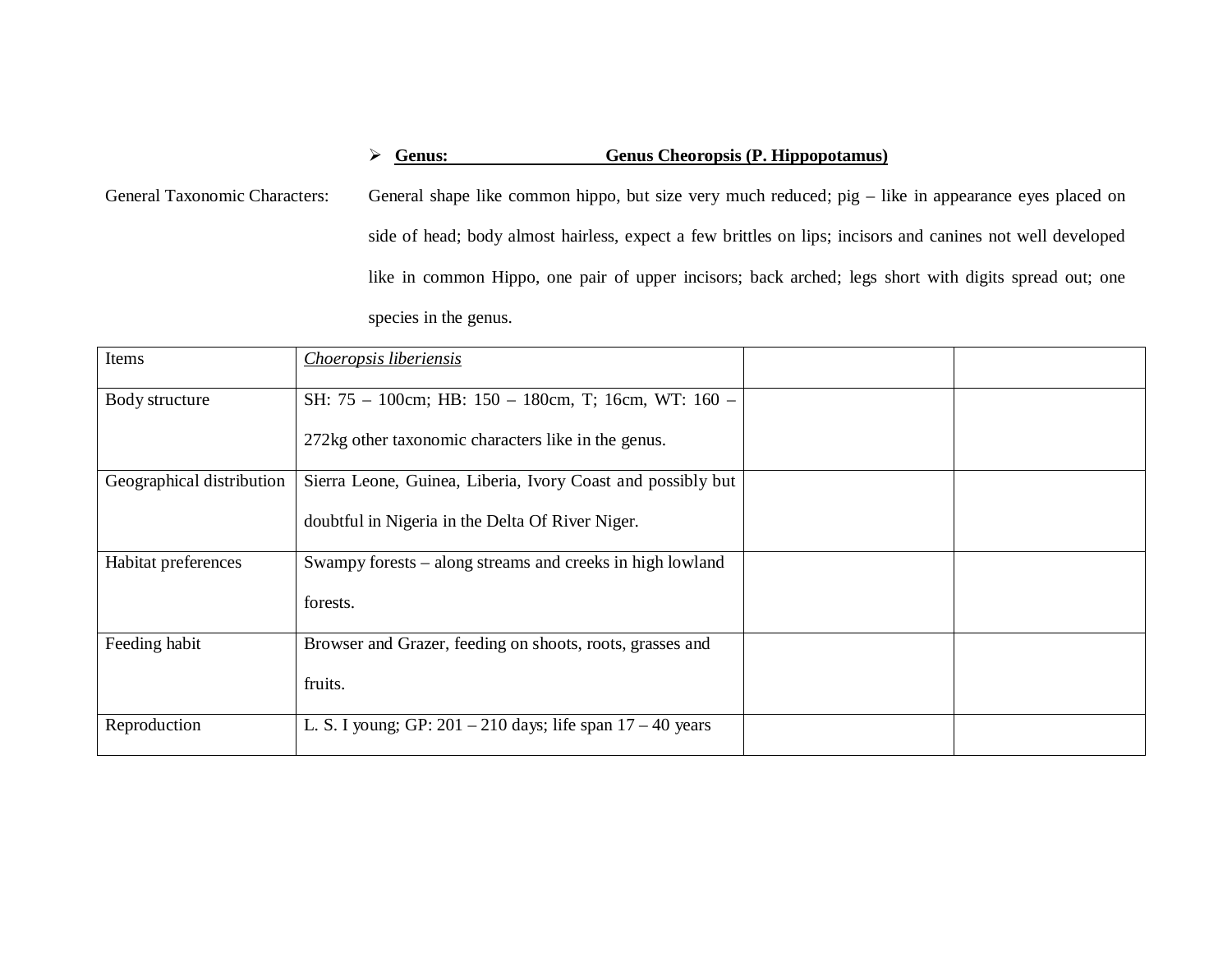**Genus:** 

General Taxonomic Characters:

Choeropsis (continued)

| Items           | Choeropsis liberiensis                                       |  |
|-----------------|--------------------------------------------------------------|--|
| Behavior        | Secretive animals – little is known of their habits. less    |  |
|                 | aquatic than common hippo; live singly or in pairs, but more |  |
|                 | solitary; when alarmed, run into forest swampy thickets as   |  |
|                 | opposed to common hippo which run into water. Nocturnal.     |  |
| Economic status | Numbers very much reduced – rare animal to see; hunted for   |  |
|                 | meat where found – although completely protected in most     |  |
|                 | countries where found.                                       |  |
|                 |                                                              |  |
|                 |                                                              |  |
|                 |                                                              |  |
|                 |                                                              |  |
|                 |                                                              |  |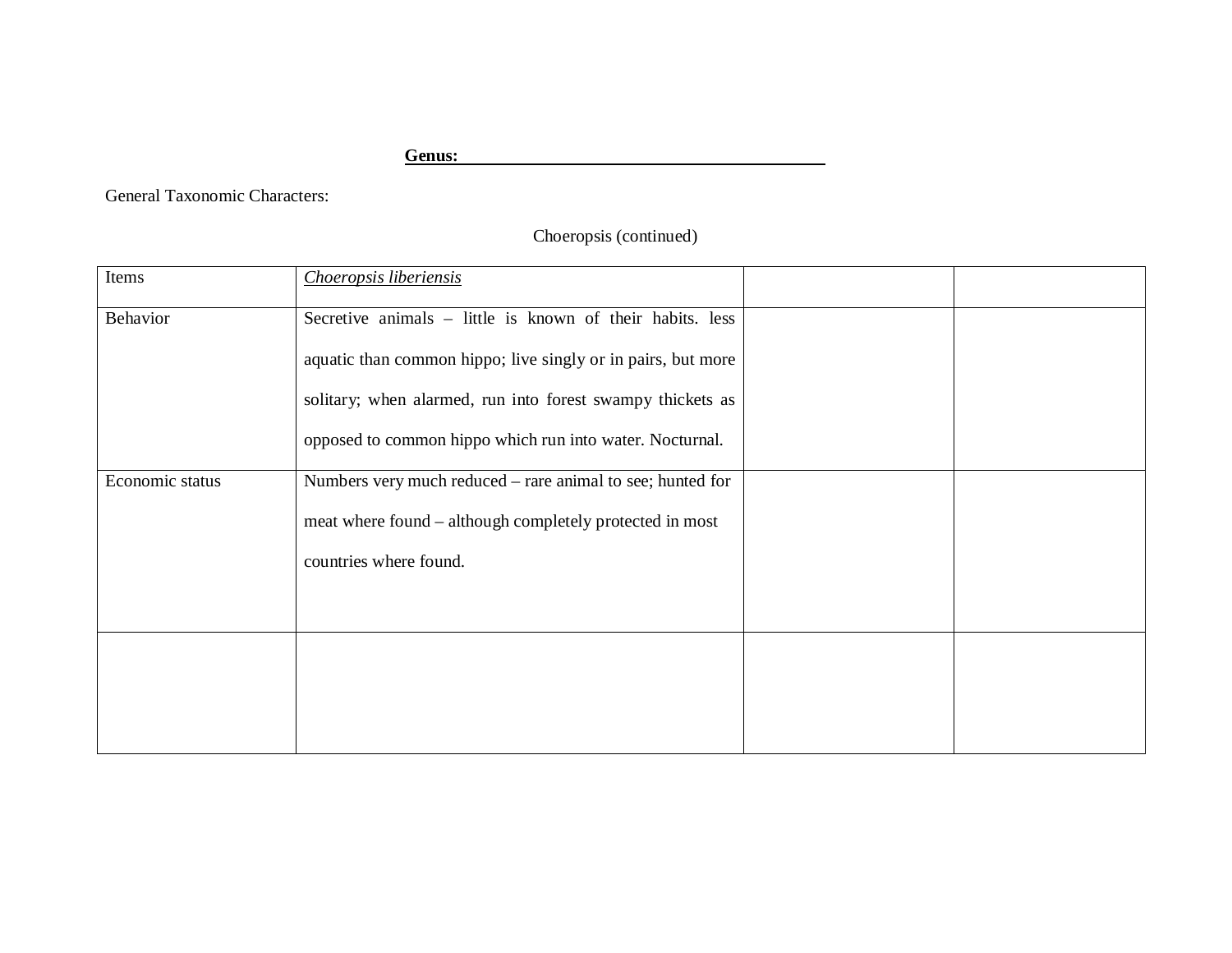## **Genus: Hyemoschus (water Chovretain)**

General Taxonomic Characters:

## As in family

| Items                     | Hyemoschus Aquaticus (water chevretain)                      |  |
|---------------------------|--------------------------------------------------------------|--|
| Body structure            | SH: 30 - 36cm; HB: 91 - 102cm; T: 5.5cm; WT: 14 - 16kg;      |  |
|                           | other taxonomic characters like family genus.                |  |
| Geographical distribution | Sierra Leone, Liberia, Ivory Coast; Ghana; Togo; Republic    |  |
|                           | of Benin; Nigeria; Cameroun, Gabon; Central African          |  |
|                           | Republic; Congo (Brazaville) and Western Uganda.             |  |
| Habitat preferences       | Mostly browsers; feeding on fruits, leaves. Seeds and water  |  |
|                           | weeds. Diet also consist of animal matter like fish, insects |  |
|                           | and flesh of dead animal omnivorous.                         |  |
| Reproduction              | Litter size of I young; Gestation period of about 120 days;  |  |
|                           | life span unknown animal not well studies.                   |  |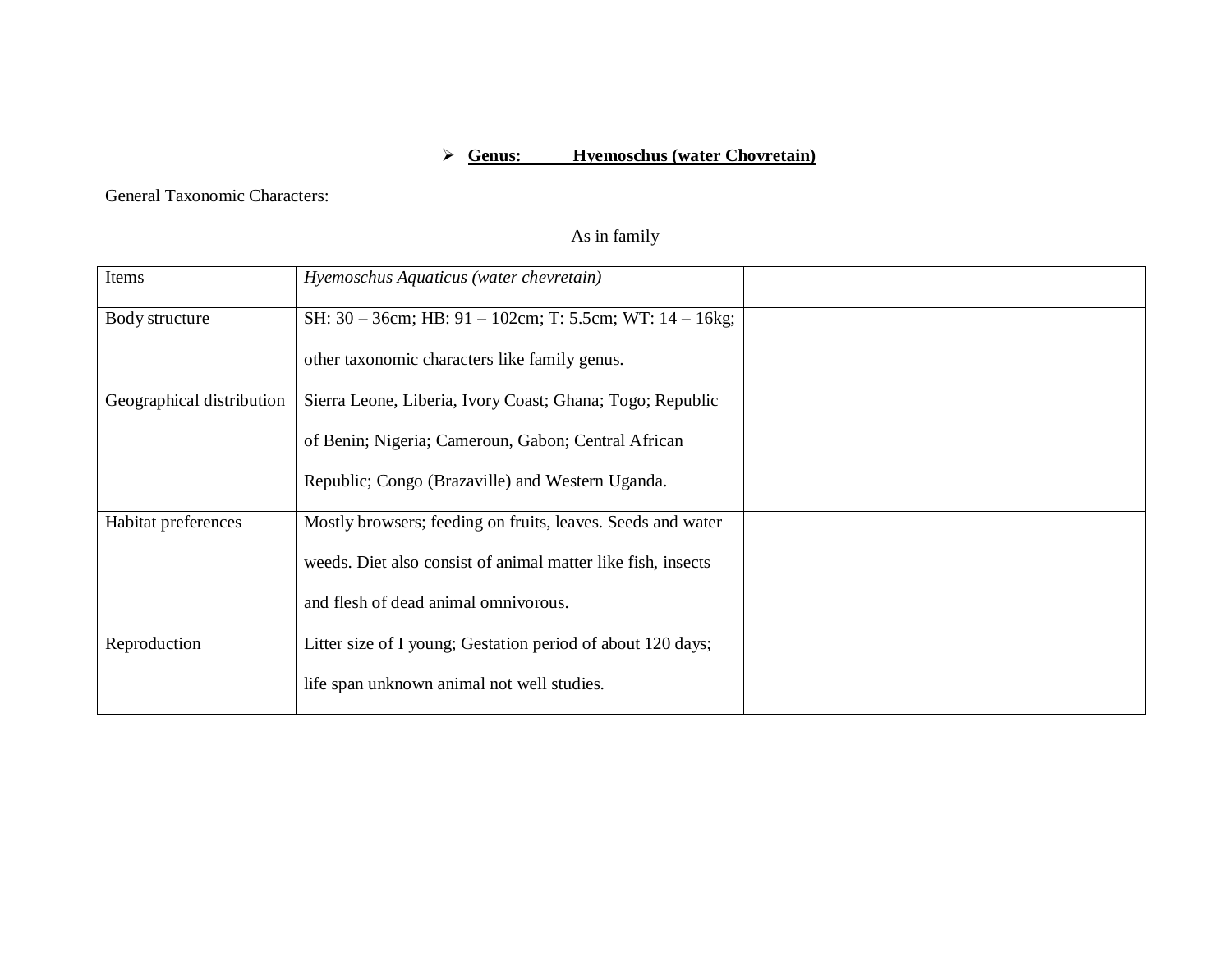**Genus: Hyemoschus**

General Taxonomic Characters:

| Items           | H. Aquatiouas (Water Chevrotain)                         |
|-----------------|----------------------------------------------------------|
| Behaviour       | Semi- aquatic; shy animals - plunging in water when      |
|                 | alarmed; good swimmers, nocturnal and solitary (expect   |
|                 | during breeding season when male and female pair).       |
| Economic status | Population status not well documented but probably still |
|                 | found in few numbers; hunted for meat where found        |
|                 |                                                          |
|                 |                                                          |
|                 |                                                          |
|                 |                                                          |
|                 |                                                          |
|                 |                                                          |
|                 |                                                          |
|                 |                                                          |
|                 |                                                          |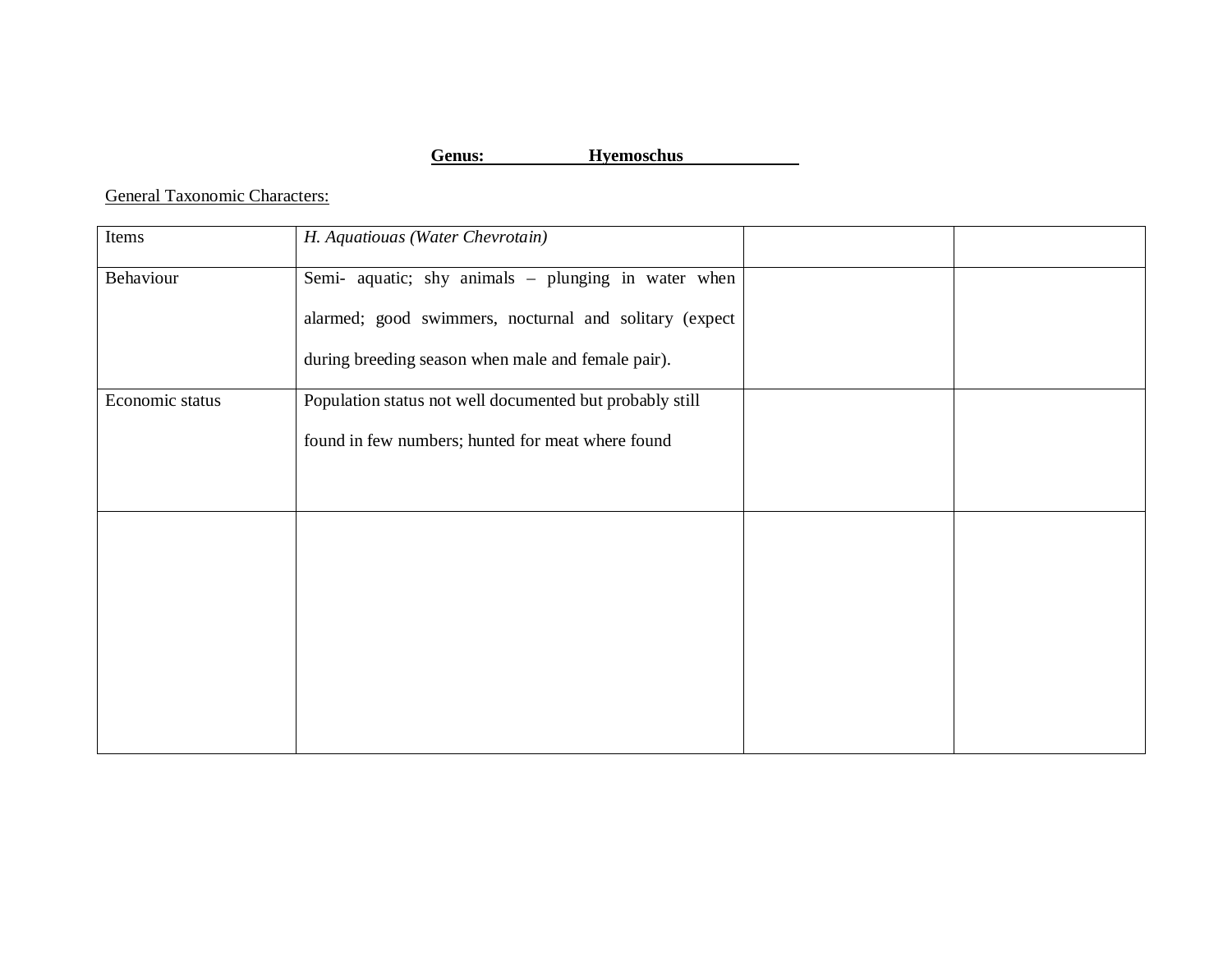## **ADDED TO THE ABOVE IS BRIEF DISCUSSION ON THE FOLLOWING CARNIVORES:**

# **AFRICAN WILD DOG (***Lycaon pictus***)**

Unlike their domesticated relatives, which have five toes on the front paws and four on the back, African wild dogs have four toes on each paw. Their coats are a mixture of black, yellow and white in such a wide variety of patterns that no two individuals look exactly alike. They stand about 65 cm (25 in.) at the shoulder, and have a long, furry tail and large ears. African wild dogs are widely distributed across the African plains, but primarily in the east. They do not live in jungle areas.

They are social animals, living in packs averaging about 10 individuals. Two hierarchies exist within the pack, one for females and one for males. Behaviour within the pack is remarkably amiable. The young have priority at a kill, and even infirm individuals get a share. Usually only the two dominant animals breed. A litter usually numbers between 6 and 10 pups, but not all will survive. After they are weaned, pups are fed on food regurgitated by all adults of the pack.

By the smells on the wind, prey can be alerted to danger, and hunters can locate prey, but the African wild dog uses its sense of sight to find its prey, not its sense of smell. They also do not use cover when approaching their prey. They can run up to 66 km/h (41 MPH) for several kilometres. Fast and ferocious, they excel at hunting the speedy Thomson's gazelles and impalas, but they will also attack warthogs and any midsized antelope (such as the springbok and the impala), and the young of large antelopes such as the common wildebeest. Hunting in a pack, they catch their intended prey about 70% of the time. (By comparison, a lion succeeds 30 to 40 times out of 100).

The survival of the African wild dog is endangered by growing human populations, which have decreased or degraded its habitat, and that of its similarly threatened prey. Road kill and human persecution have also had a negative impact on African wild dog populations. Wild dogs have also proven to be highly susceptible to disease carried by domestic dogs. Conservation of the African wild dog's natural habitat must have the highest priority, as these animals suffer in habitats modified by human intrusion.

## **CHEETAH** (*Acinonyx jubatus*)

Capable of running up to 110 km/h (70 MPH), cheetahs are the fastest land animal. Adults weigh about 60 kg (132 lb.).

In the wild, their most important prey are medium-sized hoofed animals such as gazelles, impalas and waterbucks. Having eaten their fill, cheetahs rarely return to the kill and will eat carrion only under dire circumstances.

Easily tamed, throughout human history cheetahs were trained for hunting expeditions by peoples as diverse as the ancient Sumerians, the Egyptian pharaohs and, as late as the 10th century, by the Duke of Normandy who was known as William the Conqueror.

There are two subspecies of cheetah, the African and the Asian. Once plentiful across most of Africa, Asia Minor and India, the cheetah has been hunted to extinction in India. As of 2000, the sole remaining remnant population of the Asian form is only in northern Iran and is highly endangered. The only significant populations of the endangered African form are in the game reserves of eastern and southwestern Africa.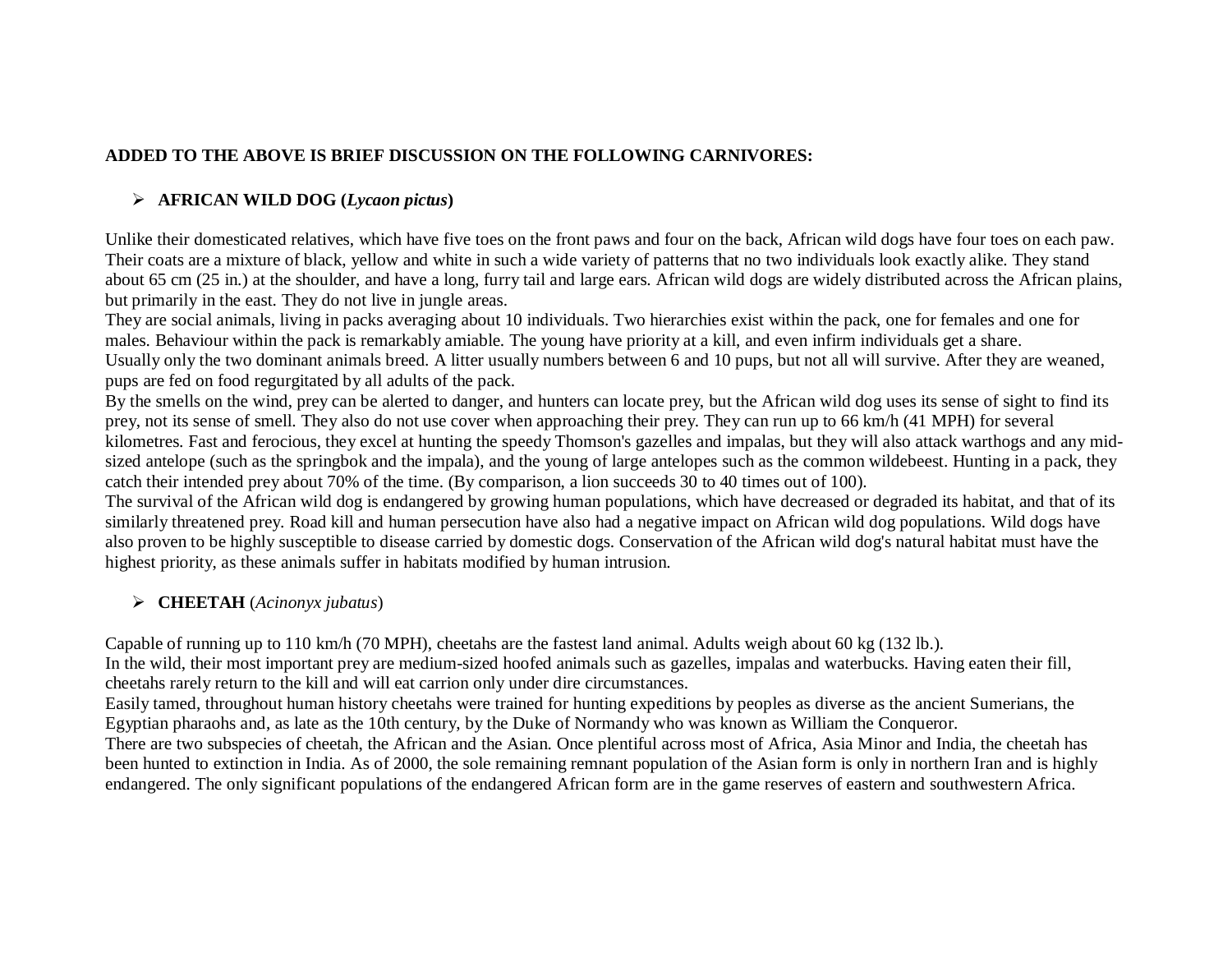The expansion of human settlements in Africa is a threat to the cheetah's habitat and prey. As well, zoo collectors, and ranchers who kill cheetahs in order to protect their flocks have had an impact on the cheetah's decline. Even in national parks and other reserves the animals, in their isolation, are very susceptible to disease and competition from other carnivores.

### **RED FOX** *(Vulpes vulpes*)

It is a shy, nervous animal, preferring to remain hidden from view.

The average weight of an adult red fox is between 3.6 and 6.8 kg (8 to 15 lb.). It resembles a small, slender dog, but is equipped with heavily furred footpads; only the Arctic fox has hairier footpads.

Red foxes frequently modify an abandoned ground hog burrow, but they will also dig their 3 to 9 m-long (10 ft. to 29.5 ft.) dens in sandy or gravelly soil, giving them 2 or 3 entrances. They make conscientious parents and the family unit remains intact until autumn, when the pups disperse.

Their winter diet consists mainly of small mammals like mice, squirrels and rabbits. In the summer months, insects, crayfish and vegetable matter play a more important part in their diet. They are preyed upon primarily by coyotes and bobcats.

## **LEOPARDS** (*Panthera pardus*)

Found throughout most of Africa and Asia, the leopard inhabits a variety of regions, such as tropical forests, brush and scrublands, rocky hillsides and even the high, cold slopes of the Himalayas.

Powerful and agile, the leopard is an efficient hunter. It stalks its prey, creeps to within a few metres, then leaps or dashes at the victim, which is dispatched by a bite in the back of the neck or smothered by a throat bite. The most common prey is hoofed animals, but it will also eat dogs, monkeys and even rodents, rabbits and birds. Leopards in eastern Africa frequently bring their kill into a tree to protect it from scavengers. The well-known "black panther", once thought to be a different species, is actually just a dark leopard.

Males are larger than females. The weight range for males is 37 to 90 kg (82 to 198 lb.) and for females it is 28 to 60 kg (62 to 132 lb.). This species is threatened by over-hunting for the fur trade. Its stealth and secretive ways have made it a prize for the trophy-hunter. Although hunting restrictions recognize the need to protect the animal, demand and high prices have encouraged poaching and trade in illegal skins, and human settlements have destroyed much of its habitat. Fifty-eight nations, including Canada, are so concerned for the continued existence of the leopard and other cats that they have made agreements to control the import and export of leopard skins.